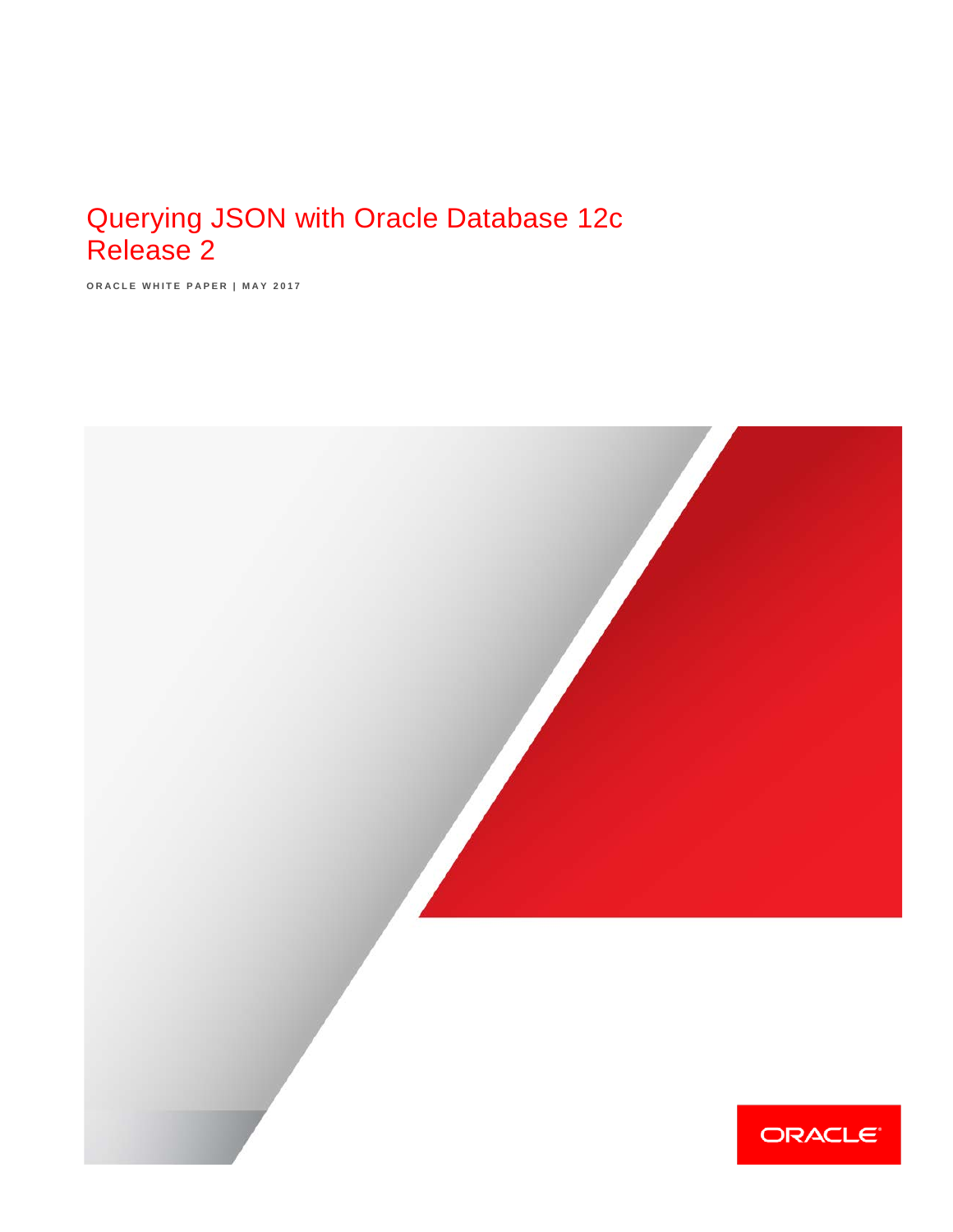### <span id="page-1-0"></span>**Disclaimer**

The following is intended to outline our general product direction. It is intended for information purposes only, and may not be incorporated into any contract. It is not a commitment to deliver any material, code, or functionality, and should not be relied upon in making purchasing decisions. The development, release, and timing of any features or functionality described for Oracle's products remains at the sole discretion of Oracle.

# Table of Contents

| <b>Disclaimer</b>                                                                     | $\mathbf{1}$   |
|---------------------------------------------------------------------------------------|----------------|
| Introduction                                                                          | 3              |
| The challenges presented by JSON based persistence                                    | $\overline{4}$ |
| The dangers of Polyglot Persistence                                                   | $\overline{4}$ |
| Storing, Indexing and Querying JSON data in Oracle Database 12c                       | 5              |
| A brief introduction to JSON (JavaScript Object Notation) and JSON Path expressions 6 |                |
| <b>JSON</b>                                                                           | 6              |
| <b>JSON Path Expressions</b>                                                          | $\overline{7}$ |
| Storing and Querying JSON documents in Oracle Database 12c                            | $9$            |
| Storing JSON documents in Oracle Database 12c                                         | $9$            |
| Loading JSON Documents into the database                                              | 10             |
| Simple Queries on JSON content using Oracle's simplified syntax for JSON              | 10             |
| Complex Queries on JSON content using SQL/JSON                                        | 11             |
| Relational access to JSON content                                                     | 12             |
| Creating Relational views of JSON content                                             | 14             |
| Searching for JSON content with JSON_EXISTS                                           | 17             |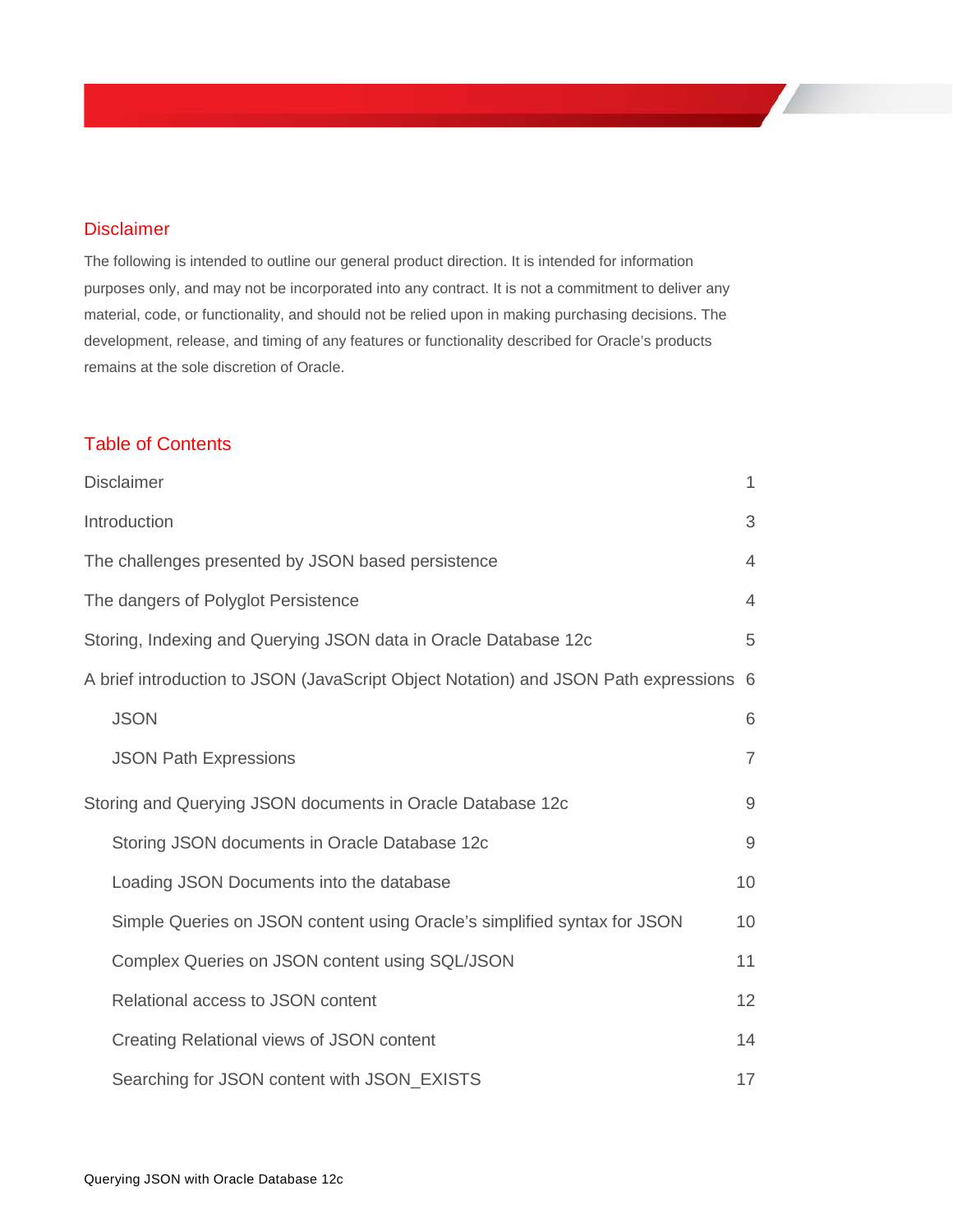| Accessing scalar values using JSON_VALUE              | 18 |
|-------------------------------------------------------|----|
| Accessing objects and arrays using JSON_QUERY         | 19 |
| Indexing JSON in Oracle documents stored Database 12c | 22 |
| Indexing JSON content using the Functional Indexes    | 22 |
| Indexing JSON content using the JSON Search Index     | 24 |
| Conclusion                                            | 27 |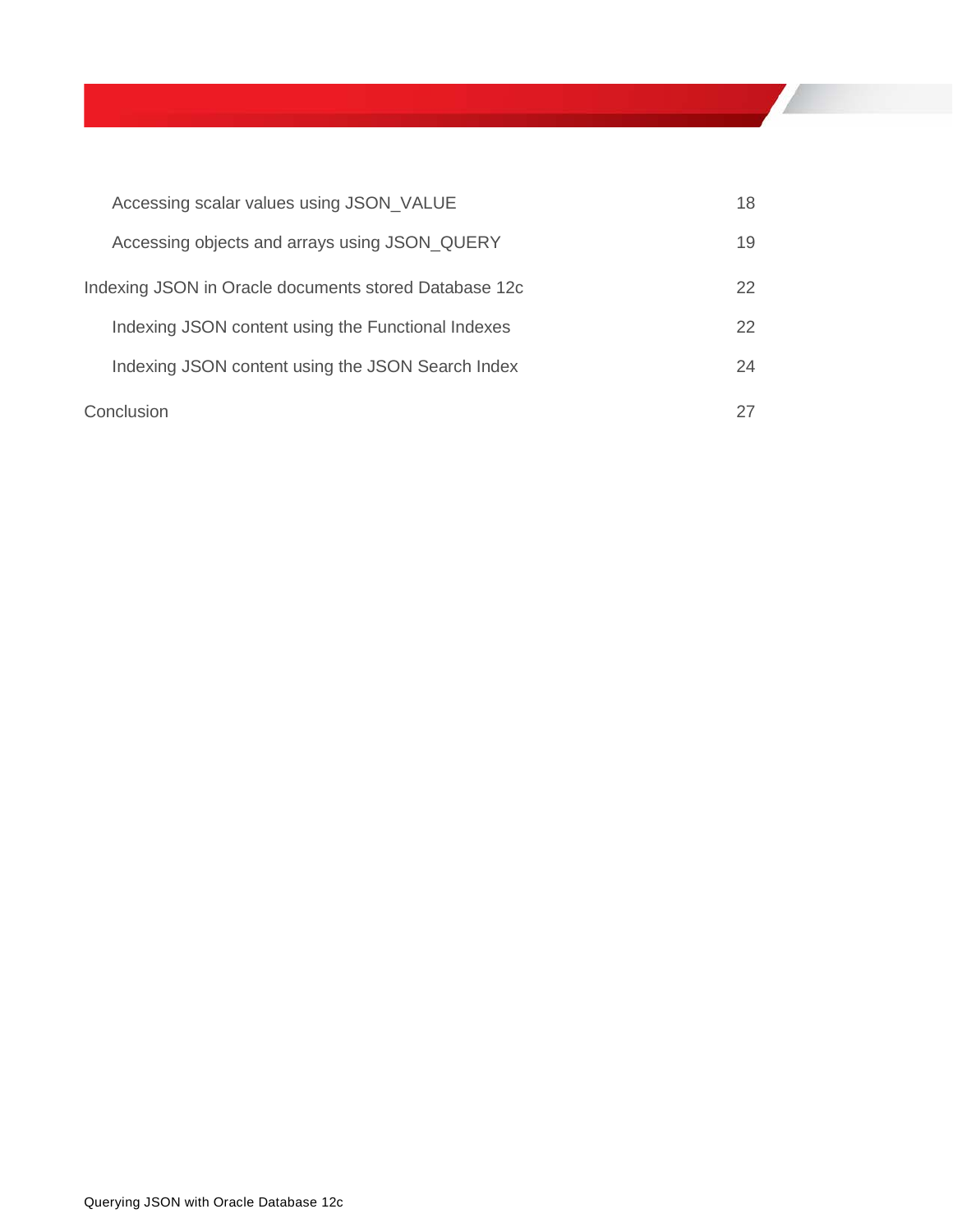### <span id="page-3-0"></span>**Introduction**

Persisting application data using JSON Documents has become a very popular with today's application developers. The rapid growth in document based persistence is driven by the adoption of schemaless development techniques that are perceived to offer developers schema flexibility and allow them to react quickly to rapidly changing requirements. Representing application data as documents has the advantage that the document encapsulates the complexity of the application data model. This separates the application data model from the storage schema, allowing changes to be made to the application without requiring corresponding changes to the storage schema making it much easier to deploy updated versions of an application.

However, while switching from traditional relational storage to JSON document storage may offer significant advantages for application developers; it can lead to significant challenges for other consumers of this data, especially those who need to re-use the data for other purposes, such as reporting and analytics, which are not well supported by NoSQL document stores.

SQL databases and the SQL language were designed to provide the flexibility needed to support reporting and analytics. What an organization needs is something that provides application developers with the flexibility of a NoSQL document store and other consumers of the data with the power of SQL based reporting and analytics. Oracle Database 12c Release 2 provides this by introducing significant enhancements to SQL that enable the indexing and querying of JSON content, combined with new APIs that offer application developer's a true NoSQL development experience. Together, these new features make the Oracle Database the ideal platform to store JSON documents, providing all the benefits of a NoSQL document store combined with all the power of SQL for reporting and analytics.

This whitepaper covers the new features in SQL that make it easy to store, index and query JSON documents. A separate whitepaper covers the new APIs. It is focused on the needs of the Oracle Developer who understands SQL, but is new to JSON and JSON Path expressions. JSON support was added to Oracle Database 12c starting with release Oracle Database 12.1.0.2.0.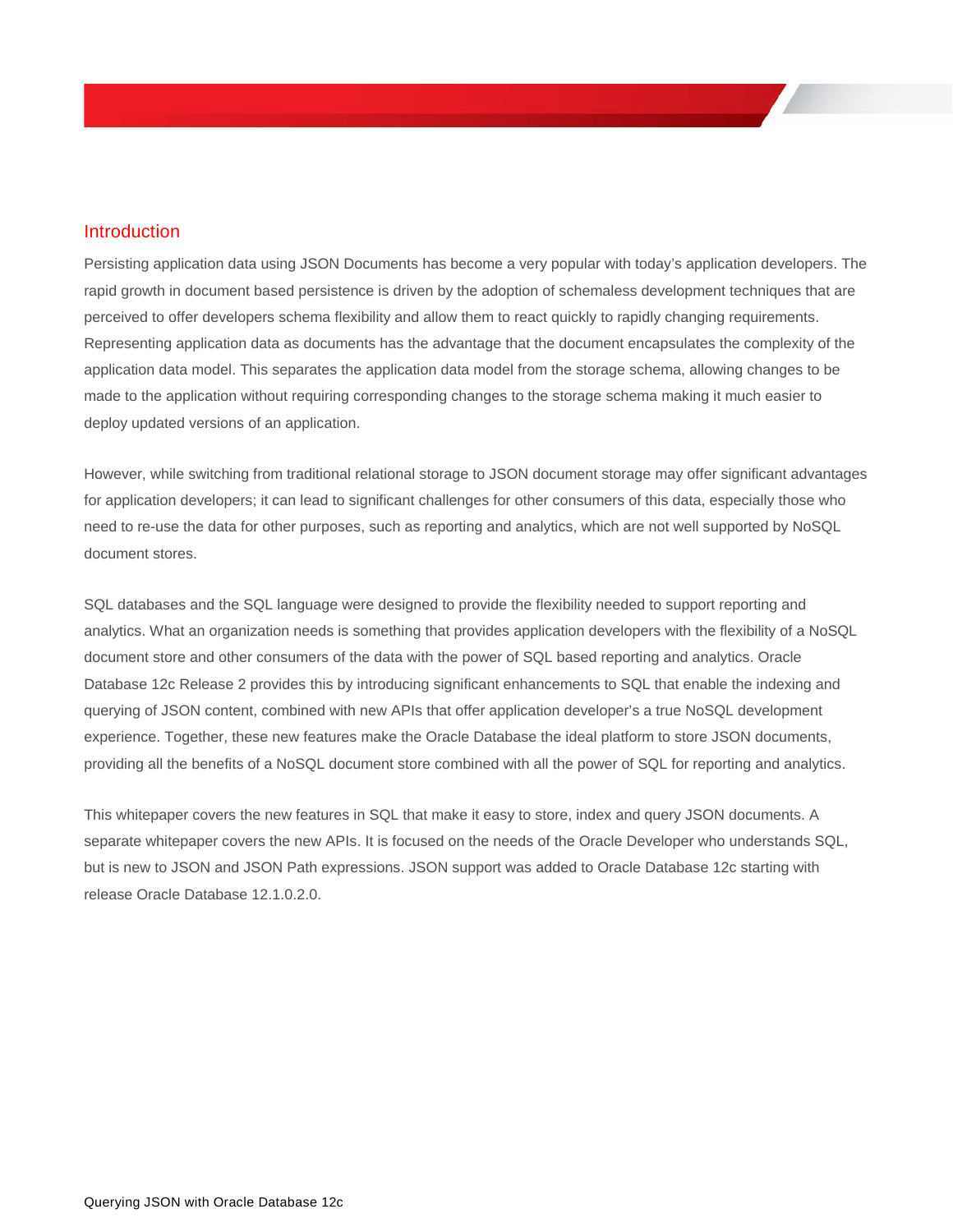### <span id="page-4-0"></span>The challenges presented by JSON based persistence

The rapid adoption of JSON and XML based persistence has lead to a massive increase in the volume of semi-structured data that organizations need to manage. At the same time, the nature of the applications that use document based persistence has changed, moving from systems designed for low-value assets to systems that manage mission critical information. As the volume and value of the information stored using document persistence increases the need to perform cross-document reporting and analysis on this data increases exponentially.

Unfortunately there are very few reporting and analytical tools available that understand JSON documents and JSON document stores. This is not surprising; document stores tend to lack a well defined data dictionary that accurately describes the data being managed. Also, document stores do not support a rigorous, standardized, query language like SQL. The lack of these two features make it very difficult to create the kind of powerful and flexible reporting and analytical tools needed to unlock the power of the information contained in the application data.

Supporting these features on data stored in JSON and XML documents is not an easy task. With schema-less development, the content of each document is not constrained in any way. Consequently effective reporting and analysis necessitates looking inside each document to determine if it contains the requisite information. The typical No-SQL document store offers little or no support for this kind of operation. In order to gain useful insights from the JSON managed by a No-SQL document store the content must be extracted, subjected to a complex and error prone ETL process, and then uploaded into a data store that supports reporting and analytical operations. Also, since No-SQL document stores lack standardized formal query languages, it is often necessary to develop large amounts of complex application code to achieve what could be done declaratively in a few SQL statements.

Another challenge with NoSQL document stores is security. The typical NoSQL document store has extremely limited access control capabilities, meaning that once an application has connected to the database it has free access to all of the content managed by that database. The need to export data from the NoSQL document store in order to perform meaningful reporting and analytical operations also increases the chances of unauthorized access to the data.

# <span id="page-4-1"></span>The challenges of Polyglot Persistence

Some organizations choose a strategy of adopting a different data management solution for each kind of data they manage. They will have an (Oracle) RDBMS for managing relational data and a dedicated NoSQL document store for their JSON data, and possibly dedicated spatial and XML databases. They feel this approach, often referred to as "Polyglot Persistence", delivers 'best-of-breed' functionality. The problem with this approach is that data becomes siloed. Sooner or later it becomes necessary to answer queries that require joining data from different stores. When this happens, complex application code will be needed for even the most rudimentary tasks. Remember, most JSON document stores are unable to perform joins between or within JSON documents, let alone join JSON with other kinds of data.

The code required to perform join operations that span different data stores is expensive to develop and expensive to maintain, and also extremely inefficient to execute. With polyglot persistence the data required to satisfy a given query has to be fetched from each of the data stores and joined by the application code. Unlike a database system, which optimizes join operations based on statistics and indexes, application code typically does not have access to the kind of information required to perform intelligent optimizations of a join operation. This means that the application has to use a brute force approach that involves fetching large amounts of unnecessary data into the application before it can determine which information is actually required to complete the operation. This in turn leads to excessive load on data storage and network resources, as well as memory and CPU.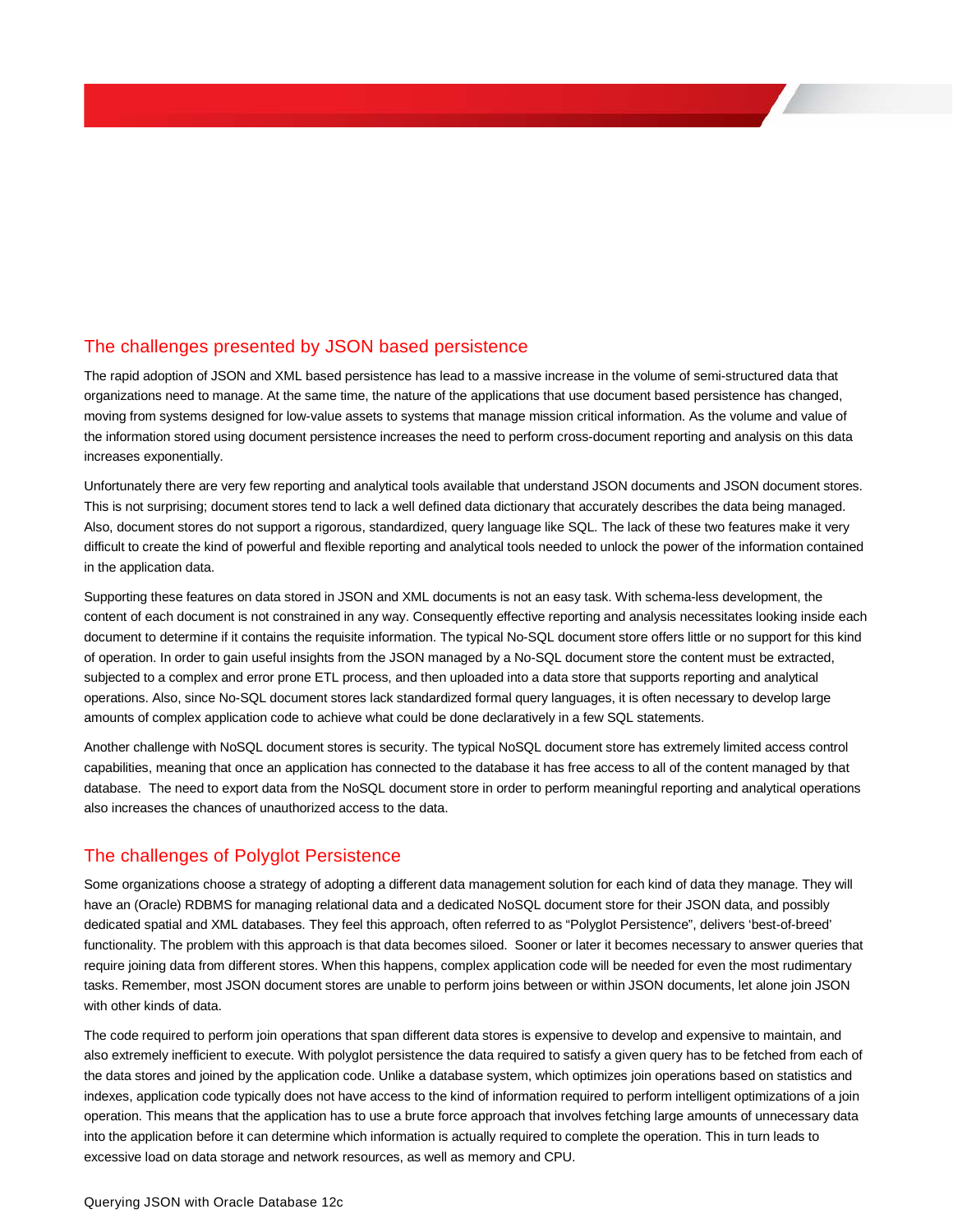# <span id="page-5-0"></span>Storing, Indexing and Querying JSON data in Oracle Database 12c Release 2

JSON is stored in the database using standard VARCHAR2, CLOB or BLOB data types. Using existing data types means all database functionality, such as high-availability, replication, compression, encryption etc. work with JSON data. Oracle's proven track record in providing scalability, availability and performance is immediately available to organizations that use Oracle Database 12c Release 2 to manage their JSON content. Organizations are also able to leverage Oracle's enterprise grade backup and recovery solution.

A new constraint, "IS JSON" is introduced with Oracle Database 12c. Applying this constraint to a column allows the database to understand that a column is a container for JSON documents as well as ensuring that only valid JSON documents are stored in the column. The constraint can be applied to any column of type VARCHAR2, CLOB or BLOB.

One other benefit of using standard data types to store JSON data is that the JSON is now subject to the same security polices as all of the other mission critical data that the organization manages. The same access control mechanisms that organizations rely on to protect relational content can be applied to JSON content. Encryption can also be applied to JSON documents where necessary. This allows IT managers to sleep well at night, since they can be sure that their JSON content is just as secure as the rest of their enterprise data.

Adopting a single data management solution for all their data allows organizations to avoid many of the problems associated with optimizing queries in the world of Polyglot persistence. The Oracle Database can manage relational data, JSON documents, XML Content, Spatial Data and free text equally well. SQL provides a single, formalized query language that can query all of these types of data, and the Oracle Optimizer is able to optimize operations on each type of data.

# Benefits of using SQL to query JSON

Many development teams are struggling to adapt complex data specific program code to support new and evolving analytical requirements. As the scope of analysis widens to incorporate additional data sets developers invariably have to incorporate different query languages and programmatically glue result sets together. For the average consumer this approach of building bespoke code to query across data sets is simply too complicated. What is needed is a single, sophisticated query language.

Both developers and consumers are searching for a single rich, robust, productive, standards driven language that can provide unified access over all types of data, drive rich sophisticated analysis.

Over the last forty years there has been one query language that has endured and evolved: the Structured Query Language or SQL. Many other technologies have come and gone but SQL has been a constant. In fact, SQL has not only been a constant, but it has also improved significantly over time. Oracle Database 12c introduced significant enhancements to SQL that enable the indexing and querying of JSON content.

Most operational, strategic and discovery-led queries rely on summarizing detailed level data. Industry analysts often state that up to 90% of all reports contain some level of aggregate information. Using SQL, developers and consumers can leverage simple, convenient and efficient data aggregation techniques that require significantly less program code compared to using other languages. The simplicity provided by SQL makes it easier and faster to construct, manage and maintain application code and incorporate new business requirements.

Oracle's SQL provides developers and consumers with a simplified way to support the most complex data discovery and business intelligence reporting requirements across a wide range of data sources, including JSON documents. Its support for the very latest industry standards, including ANSI 2011, and commitment to continuous innovation has ensured that SQL is now the default language for analytics across all types of data, including JSON content.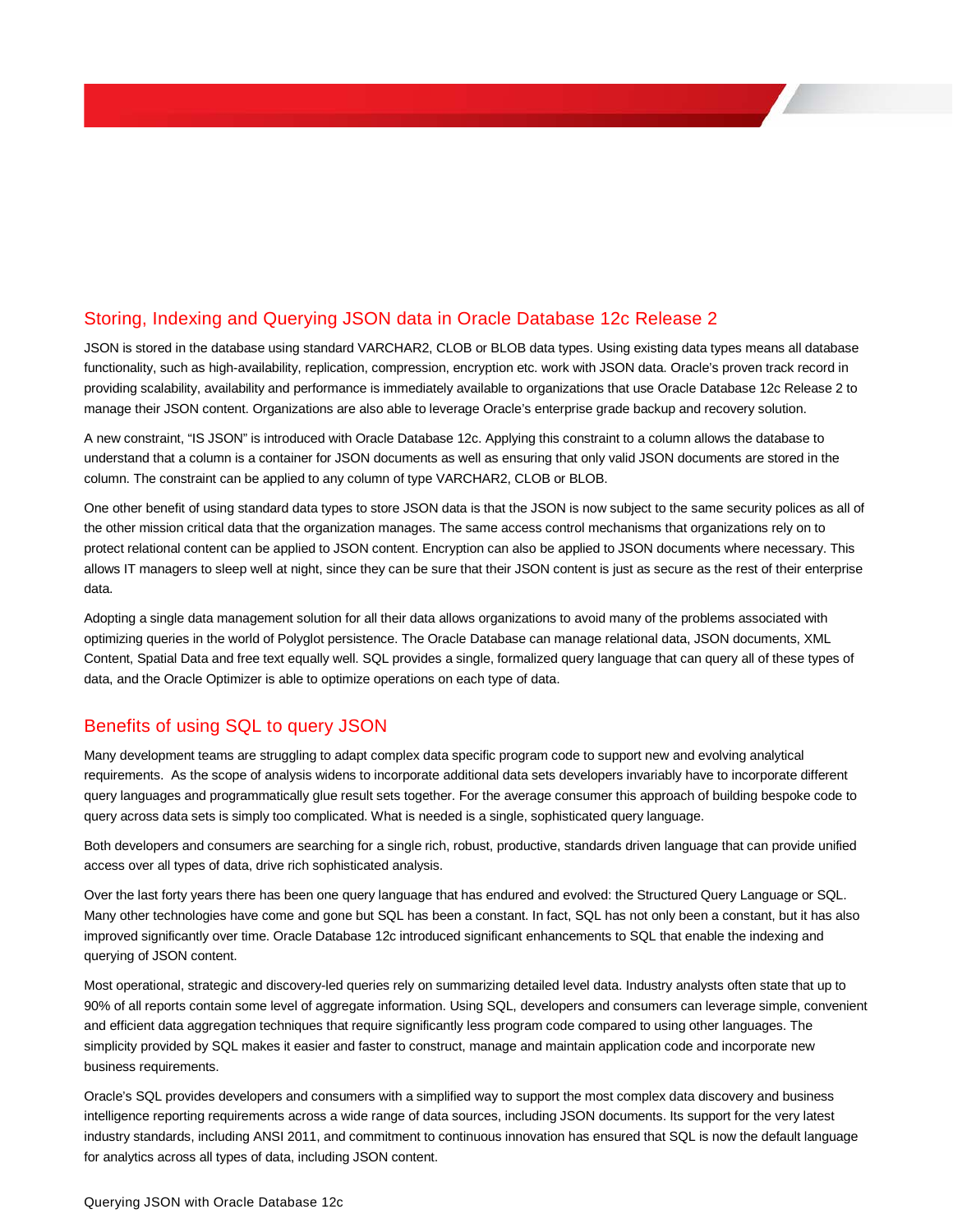# <span id="page-6-0"></span>A brief introduction to JSON (JavaScript Object Notation) and JSON Path expressions

#### <span id="page-6-1"></span>**JSON**

The websit[e http://www.json.org](http://www.json.org/) provides the following description of JSON.

"JSON is a lightweight data-interchange format. It is easy for humans to read and write. It is easy for machines to parse and generate. It is based on a subset of th[e JavaScript Programming Language,](http://javascript.crockford.com/) [Standard ECMA-262 3rd Edition -](http://www.ecma-international.org/publications/files/ecma-st/ECMA-262.pdf) December 1999. JSON is a text format that is completely language independent but uses conventions that are familiar to programmers of the C-family of languages, that includes C, C++, C#, Java, JavaScript, Perl, Python, and many others. These properties make JSON an ideal data-interchange language.

JSON is built on two structures:

- **»** A collection of name/value pairs: In various languages, this is realized as an *object*, record, struct, dictionary, hash table, keyed list, or associative array.
- **»** An ordered list of values: In most languages, this is realized as an *array*, vector, list, or sequence.

These are universal data structures. Virtually all modern programming languages support them in one form or another. It makes sense that a data format that is interchangeable with programming languages also be based on these structures.

The serialized or textual representation of a simple JSON document can be seen below.

```
{
     "PONumber": 1600,
     "Reference": "SVOLLMAN-20140525",
     "Requestor": "Shanta Vollman",
     "User": "SVOLLMAN",
     "CostCenter": "A50",
     "ShippingInstructions": {
           "name": "Shanta Vollman",
          "Address": {
               "street": "200 Sporting Green",
               "city": "South San Francisco",
               "state": "CA",
               "zipCode": 99236,
              "country": "United States of America"
          },
          "Phone": [{"type": "Office","number": "823-555-9969"},
                     {"type": "Cell","number": "976-555-1234"}]
     },
     "SpecialInstructions": null,
     "AllowPartialShipment": false,
     "LineItems": [{
           "ItemNumber": 1,
          "Part": {
               "Description": "One Magic Christmas",
               "UnitPrice": 19.95,
               "UPCCode": 13131092899
          },
           "Quantity": 9.0
       },{
           "ItemNumber": 2,
          "Part": {
               "Description": "Lethal Weapon",
               "UnitPrice": 19.95,
               "UPCCode": 85391628927
      },
 "Quantity": 5.0
     }]
}
```
JSON documents can contain scalar values, arrays and objects. Scalar values can be strings, numbers or booleans. Objects consist of one or more key-value pairs. The value can be a scalar, an array, an object or null. There are no date, time or other scalar data types in JSON. Arrays are ordered collections of values. Arrays do not need to be homogeneous, e.g. each item in an array can be of a different type.

Querying JSON with Oracle Database 12c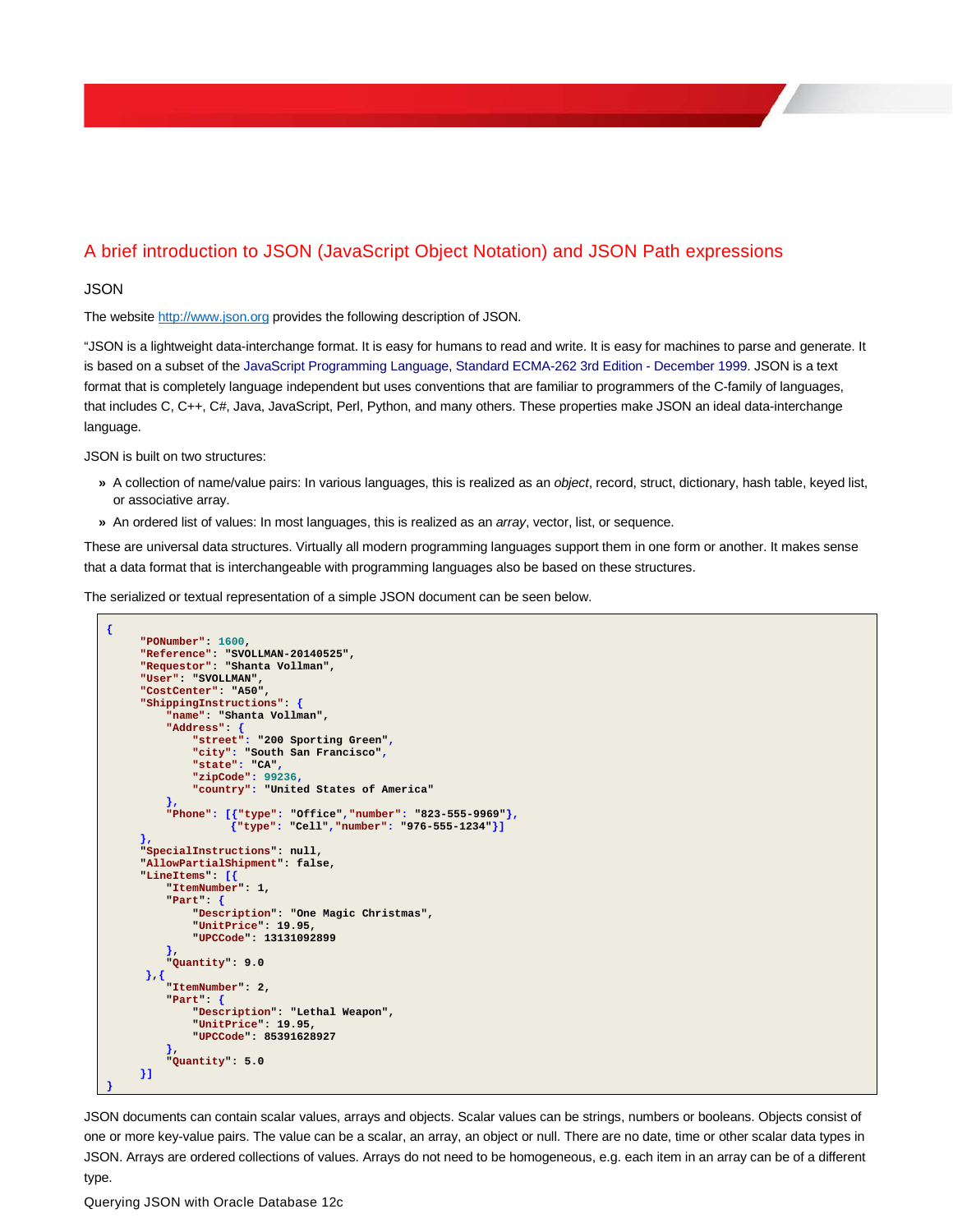When serialized, key names are enclosed in double quotes, as are string values. Key names are case sensitive. A key and its corresponding value are separated by a colon (':'). Key-Value pairs are separated from each other using commas (','). Objects are enclosed in curly braces ('{}'). Array elements are separated from each other using commas. Array are enclosed in square brackets ('[]').

In the example above, the JSON represents a Purchase Order object. The key "PONumber" contains a numeric value. The key "Reference" contains a string value. The key "ShippingInstructions" contains an object. The key "LineItems" contains an array. The key "AllowPartialShipment" contains a boolean. The key "ShippingInstructions" has a null value.

### <span id="page-7-0"></span>JSON Path Expressions

JSON Path expressions are used to navigate the contents of a JSON document. JSON Path is to JSON what XPath is to XML. JSON Path expressions navigate the document by identifying the set of keys that need to be traversed in order to reach the desired item, starting with the top level key. Each component of the path corresponds to a key. Key names are separated by periods. Using JSON path it is possible to reference:

- **»** The entire document
- **»** A scalar value
- **»** An array
- **»** An object

The entire document is referenced using the symbol \$. Consequently all JSON path expressions start with a '\$' symbol.

The following table shows the results of evaluating some simple JSON path expressions on the sample document shown above.

| <b>Expression</b>                       | <b>Result</b>                                                                                                                                     | <b>Comments</b>                                                                                                                                           |
|-----------------------------------------|---------------------------------------------------------------------------------------------------------------------------------------------------|-----------------------------------------------------------------------------------------------------------------------------------------------------------|
| \$.PONumber                             | 1600                                                                                                                                              | Number<br>The value associated with the top level key<br>PONumber                                                                                         |
| \$.Reference                            | SVOLLMAN-20140525                                                                                                                                 | <b>String</b><br>The value associated with the top level key<br>Reference                                                                                 |
| \$.ShippingInstructions.Address         | "street": "200 Sporting Green",<br>"city": "South San Francisco",<br>"state": "CA",<br>"zipCode": 99236,<br>"country": "United States of America" | Object<br>The value associated with the Address key<br>this is a child of the top level key<br>ShippingInstructions                                       |
| \$.ShippingInstructions.Address.zipCode | 99236                                                                                                                                             | Number<br>The value associated with the zipCode key<br>that is a child of the Address key that is a<br>child of the top level key<br>ShippingInstructions |
| \$.ShippingInstructions.Phone           | {"type": "Office","number": "823-555-9969"},<br>{"type": "Cell","number": "976-555-1234"}                                                         | Array<br>The value associated with the Phone key<br>contained within the top level key<br>ShippingInstructions                                            |

JSON Path expressions can operate on arrays. The JSON path expression can include an index predicate that specifies that it should operate on a particular member of the array. The predicate is specified by supplying an index value, enclosed in square brackets ('[]'), following the name of the key that contains the array. The first member of an array is identified by index 0. The predicate can in the form of an explicit number, a list of numbers or a range of numbers. An '\*' can be used to indicate all members of the array are required. If the supplied predicate matches more than one member of the array that the path expression will be evaluated on all members of the array that satisfy the predicate. If a JSON Path expression references an array without specifying a predicate this is equivalent to specifying a "\*".

Querying JSON with Oracle Database 12c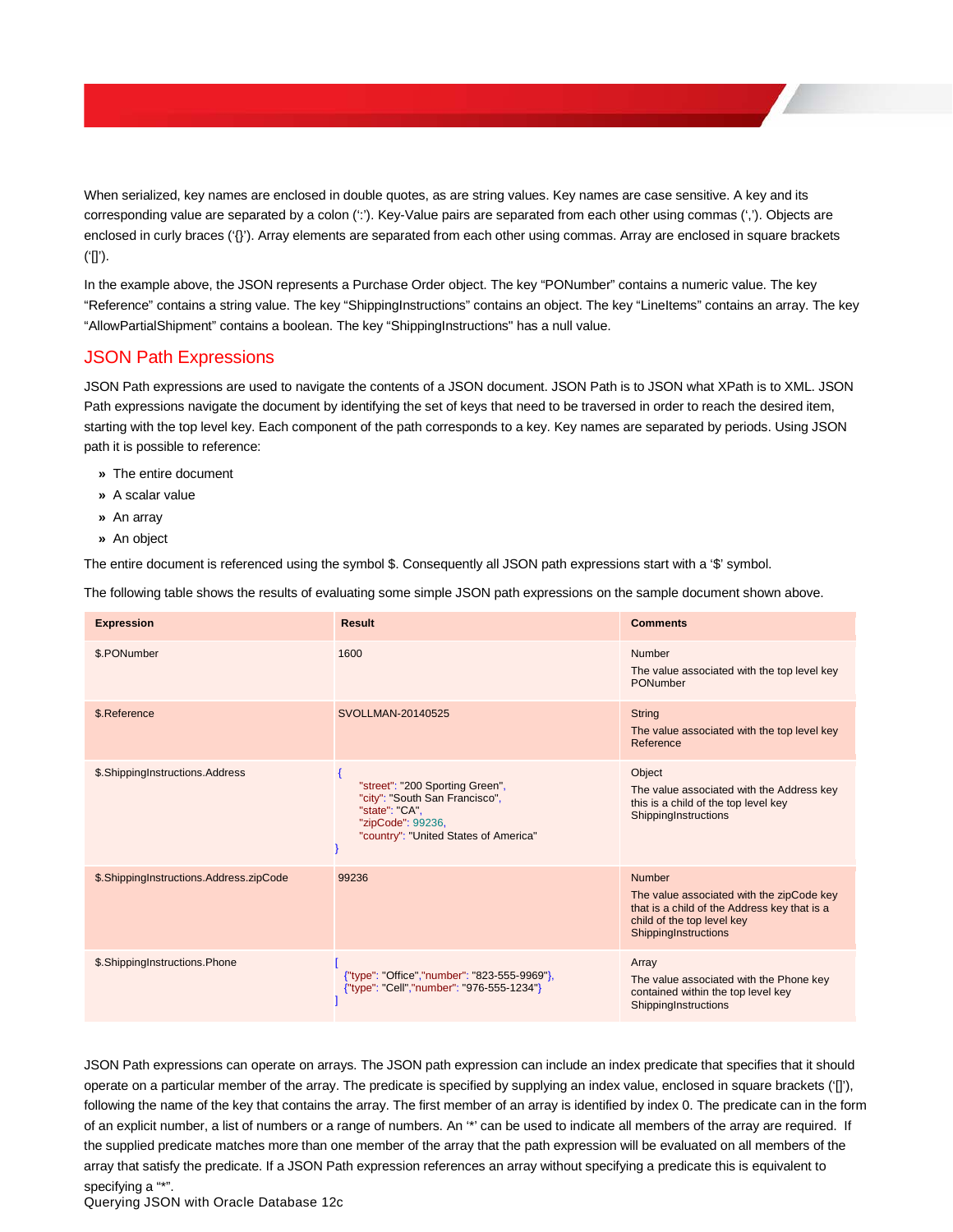The following table shows the results of evaluating some JSON path expressions on the array contained in the sample document shown above.

| <b>Expression</b>             | <b>Result</b>                                                                                                                                   | <b>Comments</b>                                                                                                                                                                                                                                                                                                       |
|-------------------------------|-------------------------------------------------------------------------------------------------------------------------------------------------|-----------------------------------------------------------------------------------------------------------------------------------------------------------------------------------------------------------------------------------------------------------------------------------------------------------------------|
| \$.LineItems[1]               | "ItemNumber": 2,<br>$Part \{$<br>"Description": "Lethal Weapon",<br>"UnitPrice": 19.95,<br>"UPCCode": 85391628927<br>},<br>"Quantity": 5.0<br>₹ | Object<br>The value of the second member of array<br>that is value associated with the top level<br>key Lineltems                                                                                                                                                                                                     |
| \$.LineItems[1].Part          | "Description": "Lethal Weapon",<br>"UnitPrice": 19.95,<br>"UPCCode": 85391628927                                                                | Object<br>The value of the Part key from the second<br>member of array that is value associated<br>with the top level key Lineltems                                                                                                                                                                                   |
| \$.LineItems[1].Part.UPCCode  | 85391628927                                                                                                                                     | Number<br>The value of associated with UPCCode key<br>contained within Part key from the second<br>member of array that is value associated<br>with the top level key Lineltems                                                                                                                                       |
| \$.LineItems[*].Part. UPCCode | [13131092899, 85391628927]                                                                                                                      | Array<br>An array containing the values associated<br>with the UPCCode key contained within the<br>Part Key from all members of the array<br>assocauted with the top level key Lineltems<br>Since there are two members of the array<br>that contain a Part key containing a<br>UPCCode key the array has two members |
| \$.LineItems.Part. UPCCode    | [13131092899, 85391628927]                                                                                                                      | Array<br>Same as above. Since no predicate was<br>specified the JSON expression was<br>evaluated for all members of the array<br>associated with the top level key Lineltems.                                                                                                                                         |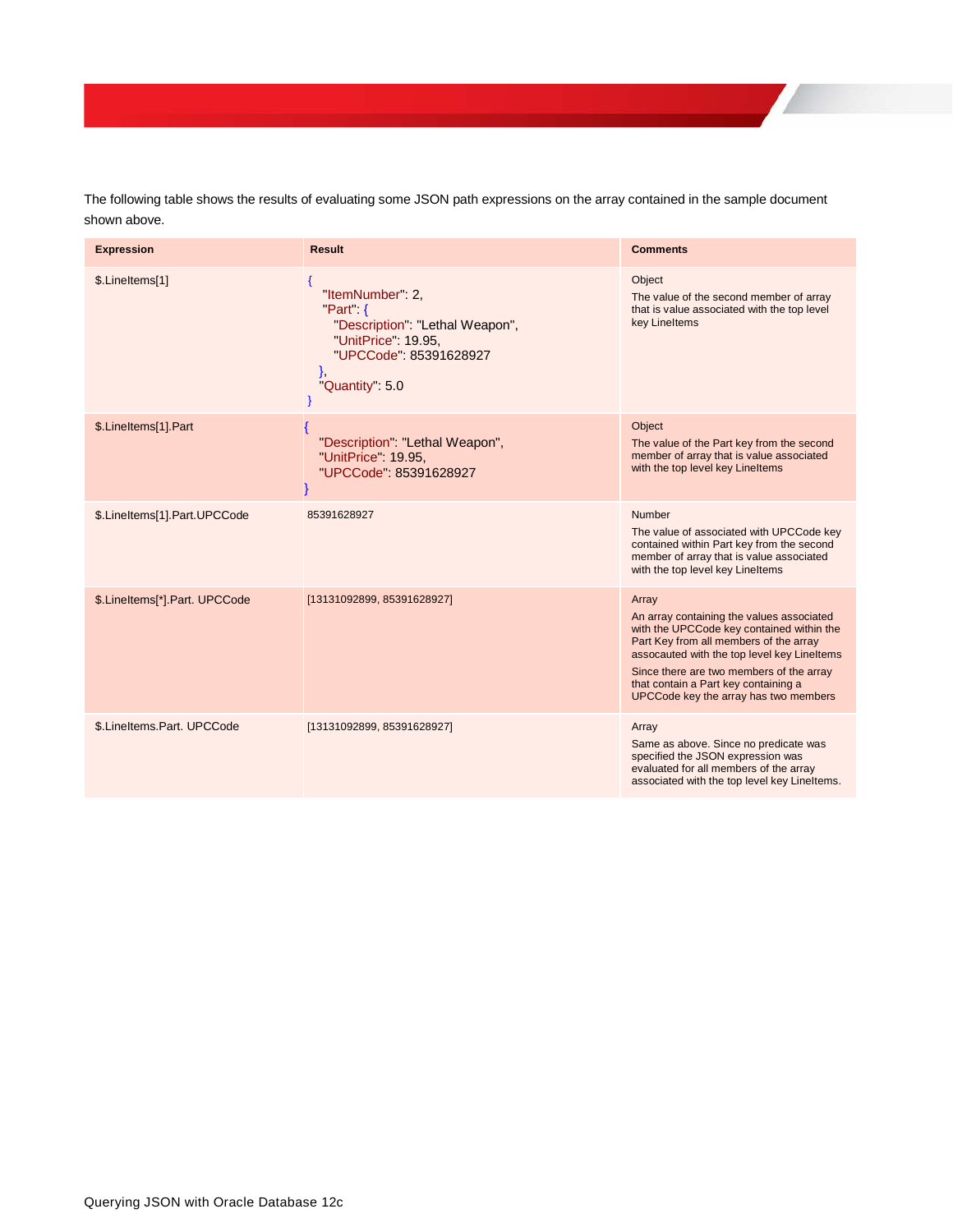# <span id="page-9-0"></span>Storing and Querying JSON documents in Oracle Database 12c Release 2

<span id="page-9-1"></span>Storing JSON documents in Oracle Database 12c Release 2

In Oracle there is no explicit JSON data type. JSON documents are stored in the database using standard Oracle data types such as VARCHAR2, CLOB and BLOB. VARCHAR2 can be used where the size of the JSON document will never exceed 4K (32K in environments where LONG VARCHAR support has been enabled). Larger documents should be stored using CLOB or BLOB data types.

In order to ensure that the content of the column is valid JSON, a new constraint, IS JSON, is provided that can be applied to a column. This constraint returns TRUE if the content of the column is well formatted JSON and FALSE otherwise.

The following example shows the DDL required to create a table that can store JSON documents.

```
create table J_PURCHASEORDER (
 ID RAW(16) NOT NULL,
 DATE_LOADED TIMESTAMP(6) WITH TIME ZONE,
  PO_DOCUMENT CLOB CHECK (PO_DOCUMENT IS JSON)
)
/
```
This statement creates a table, called **PURCHASEORDER**. The table has a column **ID** of type RAW(16) , a column **DATE\_LOADED**  of type Timestamp with Time Zone and a column **PO\_DOCUMENT** of type CLOB. The **IS JSON** constraint is applied to the column **PO\_DOCUMENT.** Adding the IS JSON constraint allows the database to understand that the column contains JSON data and ensures that the column can only contain valid JSON documents.

Oracle Database 12c Release 2 also allows operations on JSON documents that are stored outside the database. External tables can be used to access JSON documents stored in an external file system. The following examples shows the DDL required to create an external table that provides access to JSON documents stored in the export format of a popular NoSQL JSON document store.

```
CREATE TABLE DUMP_FILE_CONTENTS(
  PO_DOCUMENT CLOB
)
ORGANIZATION EXTERNAL(
    TYPE ORACLE_LOADER
    DEFAULT DIRECTORY ORDER_ENTRY
    ACCESS PARAMETERS (
       RECORDS DELIMITED BY 0x'0A' 
       BADFILE JSON_LOADER_OUTPUT: 'JSON_DUMPFILE_CONTENTS.bad'
       LOGFILE JSON_LOADER_OUTPUT: 'JSON_DUMPFILE_CONTENTS.log'
       FIELDS(
         JSON_DOCUMENT CHAR(5000)
       ) 
 )
    LOCATION (
      ORDER_ENTRY:'PurchaseOrders.dmp'
    )
)
PARALLEL
REJECT LIMIT UNLIMITED
/
```
In this example, the documents are contained in the file PurchaseOrders.dmp. A SQL directory object ORDER\_ENTRY has been created which points to the folder containing the file to be processed.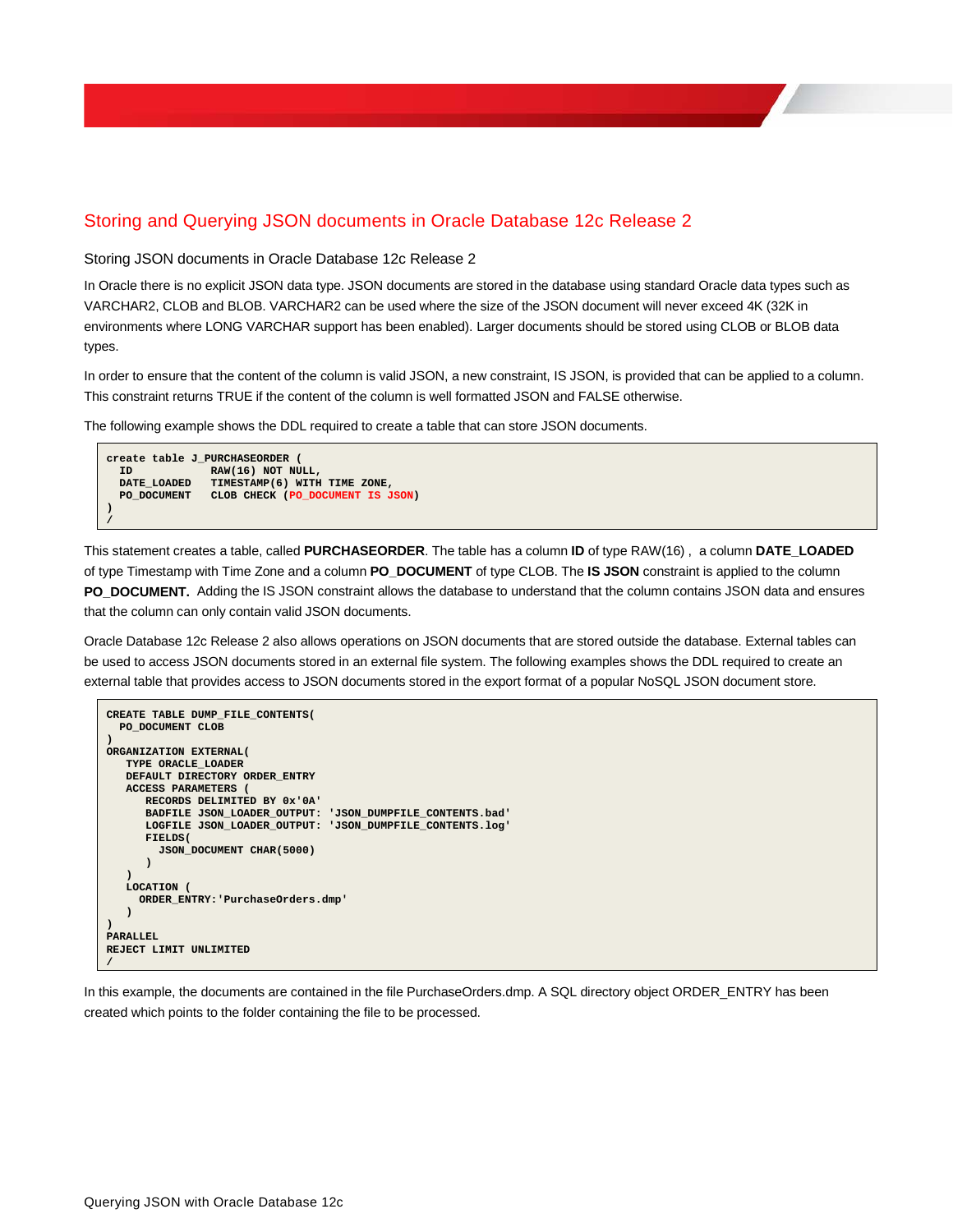<span id="page-10-0"></span>Loading JSON Documents into the database

There are many ways to load JSON documents into the Oracle Database. Oracle Database 12c Release 2 includes new APIs that are designed specifically for this purpose. These APIs, based on the Simple Oracle Document Access (SODA) specification, provide the application developer with the typical NoSQL style approach to application development. They will not be discussed here, as they are the subject of a separate white paper.

Since JSON data is stored in standard data types all of the existing SQL based APIs can also be used to insert JSON documents into the database. This means that we can load JSON data in by inserting it in exactly the same way as we would insert any other character or binary data.

For instance, give a SQL DIRECTORY object called JSON\_CONTENT we can load JSON from a file called "PurchaseOrder.json", that is contained in that directory using the following anonymous PL/SQL block.

```
declare
 V_FILE BFILE;
 V_CONTENT CLOB;
 V_DOFFSET NUMBER := 1;
 V_SOFFSET NUMBER := 1;
  V_LANG_CTX NUMBER := 0;
  V_WARNING NUMBER := 0;
begin
     V_FILE := BFILENAME('JSON_DIRECTORY','PurchaseOrder.json');
     DBMS_LOB.createTemporary(V_CONTENT,TRUE,DBMS_LOB.SESSION);
     DBMS_LOB.fileopen(V_FILE, DBMS_LOB.file_readonly);
     DBMS_LOB.loadClobfromFile(
        V_CONTENT,
        V_FILE,
        DBMS_LOB.getLength(V_FILE),
        V_DOFFSET,
        V_SOFFSET,
        NLS_CHARSET_ID('AL32UTF'),
        V_LANG_CTX,
        V_WARNING
     );
     DBMS_LOB.fileclose(V_FILE);
     insert into J_PURCHASEORDER values (SYS_GUID(), SYSTIMESTAMP, V_CONTENT);
     commit;
     DBMS_LOB.freeTemporary(V_CONTENT); |
end;
/
```
As can been, the JSON is inserted into the table using a conventional SQL Insert statement. Another example of how easy it is to load JSON into the database is shown below. Given the two tables created in the previous section, the following simple SQL statement will copy the contents of the NoSQL database dump file into the table managed by the Oracle Database:

```
insert into J_PURCHASEORDER
select SYS_GUID(), SYSTIMESTAMP, JSON_DOCUMENT 
  from DUMP_FILE_CONTENTS
 where PO_DOCUMENT IS JSON
/
```
The IS JSON condition is used as a predicate in the where clause to ensure that the insert operation only takes place for well formed JSON documents. By applying the condition in the where clause we can prevent the whole insert operation from failing due to presence of one or more badly formed JSON documents the source file underlying table DUMP\_FILE\_CONTENTS. Functions SYS\_GUID() and SYSTIMESTAMP are used to supply values for the ID and DATE\_LOADED columns for each document inserted.

<span id="page-10-1"></span>Simple Queries on JSON content using Oracle's simplified syntax for JSON

Oracle Database 12c Release 2 allows a simple 'dotted' notation to be used to perform simple operations on columns containing JSON. The dotted notation can be used to perform basic navigation operations on JSON stored in the database. Using the dotted notation you can access the value of any of keys contained in the JSON document. All data is returned as VARCHAR2(4000).

Querying JSON with Oracle Database 12c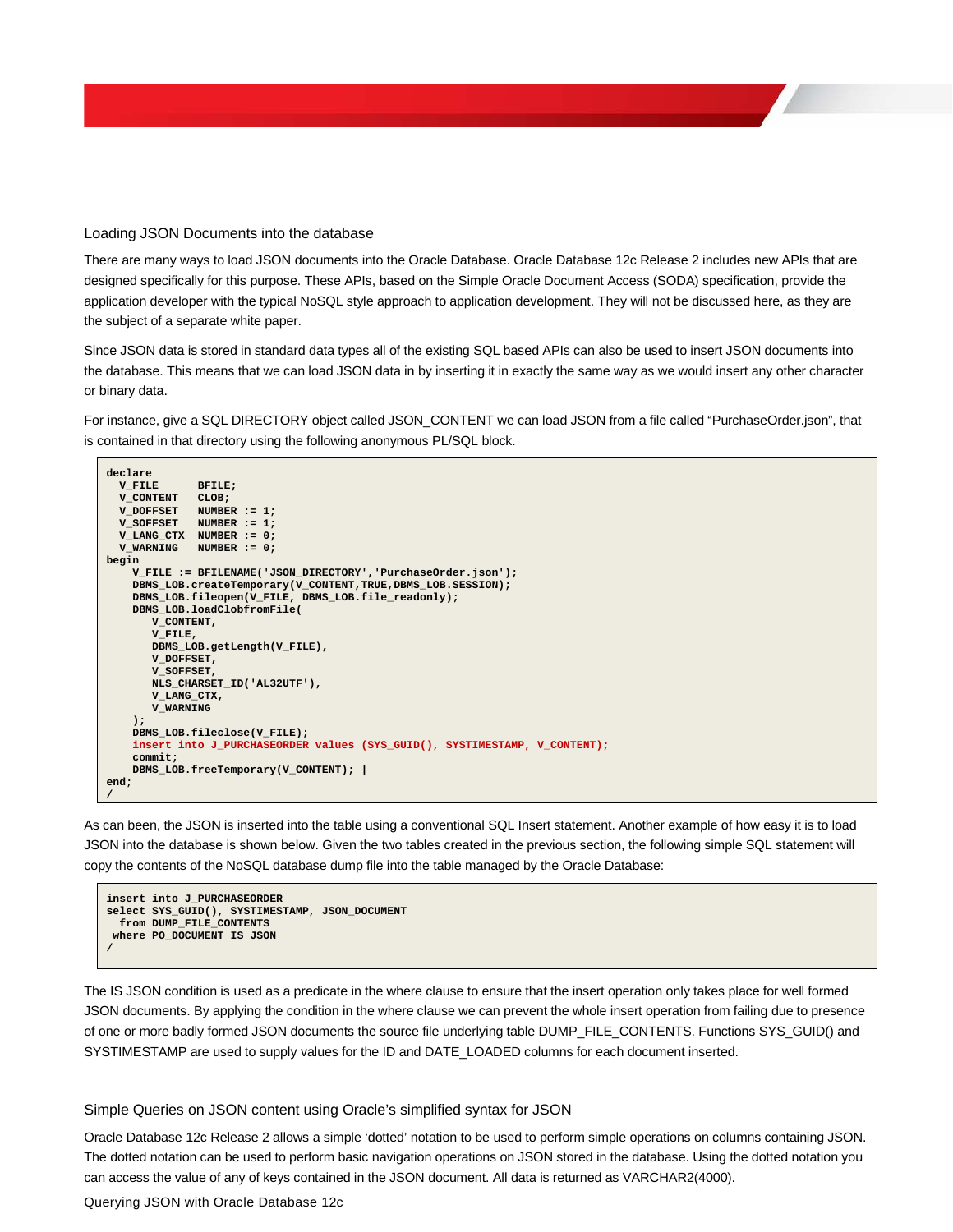The following example demonstrates how to use Oracle's simplified syntax to extract values from a JSON document and how to filter a result set based on the content of the JSON.

```
select j.PO_DOCUMENT.Reference,
        j.PO_DOCUMENT.Requestor,
       j.PO_DOCUMENT.CostCenter,
       j.PO_DOCUMENT.ShippingInstructions.Address.city
  from J_PURCHASEORDER j
where j.PO_DOCUMENT.PONumber = 1600
/
REFERENCE REQUESTOR COSTCENTER SHIPPINGINSTRUCTIONS
---------------- ------------- ------------ --------------------
ABULL-20140421 Alexis Bull A50 South San Francisco
```
In this case the query returns the values of keys Reference, Requestor and CostCenter, and the city key contained within the Address object which is a child of the ShippingInstructions object, for any document where the value of the PONumber key is1600

In order to use the dotted notation the following conditions must be met:

- **»** First the target column must have the IS JSON constraint applied to it
- **»** Second the table must have a table alias assigned in the FROM clause.
- **»** Third any reference to the JSON Column must be prefixed with the assigned table alias.

Oracle Database 12c release 2, removes many of the restrictions that were present in the implementation of simplified syntax in Oracle Database 12c release 1, For instance it is now possible to specify predicates when navigating JSON documents that contain arrays.

#### <span id="page-11-0"></span>Complex Queries on JSON content using SQL/JSON

In addition to the simplified syntax, Oracle Database 12c adds support for SQL/JSON, an extension to the SQL standard that allows the content of JSON documents to be queried as part of a SQL operation. This enables developers and tools that only understand the relational paradigm to work with JSON documents stored in the database just as they work with relational data.

The SQL/JSON standard defines five new SQL operators and a JSON Path language that allows complex query operations over JSON documents stored inside the database. These operators, JSON\_VALUE, JSON\_QUERY, JSON\_TABLE, JSON\_EXISTS and JSON\_TEXTCONTAINS allow JSON Path expressions to be evaluated on columns containing JSON data. They enable the full power of declarative SQL to be brought to bear on JSON data. Using these operators, JSON stored in an Oracle Database can be queried and analyzed just like relational data. These operators provide Schema-on-Query semantics, making it possible to generate queries that join JSON content with relational content, as well as with the other kinds of data that can be stored in the Oracle Database, including XML and Spatial. The functionality provided by SQL/JSON is very similar to the functionality provide by the SQL/XML feature of XMLDB, which allows XQuery to be used to access the content of XML documents stored in the database.

The next section of the white paper will provide an introduction to the syntax and uses for each of these operators.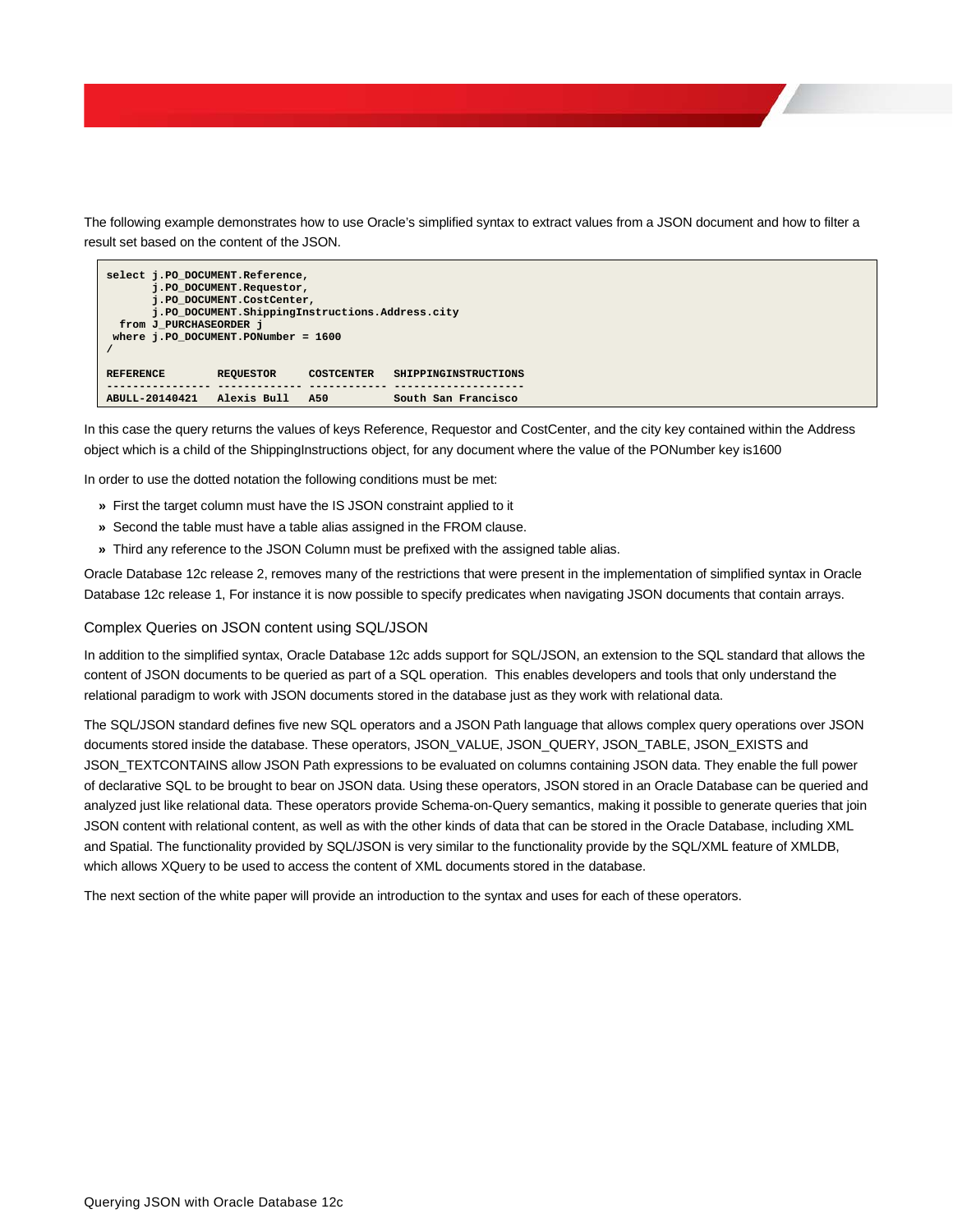#### <span id="page-12-0"></span>Relational access to JSON content

The most useful operator for obtaining relational access to JSON content is JSON\_TABLE. JSON\_TABLE creates an inline relational view from JSON content. The view can contain one or more columns. The content of the columns is defined by a set of JSON Path expressions. These map values from JSON documents to the columns in the view. JSON\_TABLE allows the full power of the SQL language to be applied to the data contained in a set of JSON documents. JSON\_TABLE always appears in the FROM clause of a SQL statement.

The minimal input to the JSON\_TABLE operator is a JSON document and a row pattern. The JSON document can come from a column or a PL/SQL variable. The row pattern is a JSON Path expression. The row pattern determines how many rows the JSON\_TABLE operator will generate. If all the keys in row pattern map to scalar values or objects then the JSON\_TABLE operator will generate exactly one row. If any of the keys in the row pattern map to an array then JSON\_TABLE will generate a row for each member of the array. Specifying "\$" for the row pattern matches the entire document. If the last component in the row pattern targets a key whose value is an array append [\*] to the key name to indicate that the row pattern targets all the members of the array, rather than the array itself.

Columns are defined by the column descriptors that appear following the COLUMNS keyword. A column descriptor consists of a name, a data type and a column pattern. The name defines the SQL name of the column, the data type specifies the SQL data type of the column and column pattern is a JSON Path expression that defines which key provides the value the column. The JSON path expression in the column pattern is relative to row pattern. A column pattern must match at most one value. Column patterns can reference nested keys, with the proviso that any reference to a key that is an array must be qualified with a predicate that uniquely identifies one particular member of the array.

If the COLUMNS keyword is omitted then the JSON\_TABLE operator will emit the value associated with the keys that match the row pattern.

The rows output by a JSON\_TABLE operator are laterally joined to the row that generated them. There is no need to supply a WHERE clause that joins the output of the JSON\_TABLE operator with the table containing the JSON document.

The following statements demonstrate how to use the JSON\_ TABLE operator to create an inline relational view from the contents of a JSON document.

```
select M.*
   from J_PURCHASEORDER p,
         JSON_TABLE(
         p.PO_DOCUMENT ,
          '$' 
         columns 
 PO_NUMBER NUMBER(10) path '$.PONumber',
 REFERENCE VARCHAR2(30 CHAR) path '$.Reference',
              REQUESTOR VARCHAR2(32 CHAR) path '$.Requestor',
                            USERID VARCHAR2(10 CHAR) path '$.User',
               COSTCENTER VARCHAR2(16 CHAR) path '$.CostCenter',
              TELEPHONE VARCHAR2(16 CHAR) path '$.ShippingInstructions.Phone[0].number'
          ) M
 where PO_NUMBER > 1599 and PO_NUMBER < 1602
/
PO_NUMBER REFERENCE REQUESTOR USERID COSTCENTER TELEPHONE
---------- --------------- ------------ ------ ---------- ----------
 1600 ABULL-20140421 Alexis Bull ABULL A50 909-555-7307
 1601 ABULL-20140423 Alexis Bull ABULL A50 909-555-9119
2 rows selected.
```
In this example columns are generated from keys that occur at most once in each document. The row pattern provided is "\$", which matches the entire document, so this JSON\_TABLE expression will return one row. The use of "\$" for the row pattern also implies that all column patterns descend directly from the top level object. As can be seen from the results, this JSON\_TABLE operation generates an inline view with 5 columns, REFERENCE, REQUESTOR, USERID, COSTCENTER and TELEPHONE.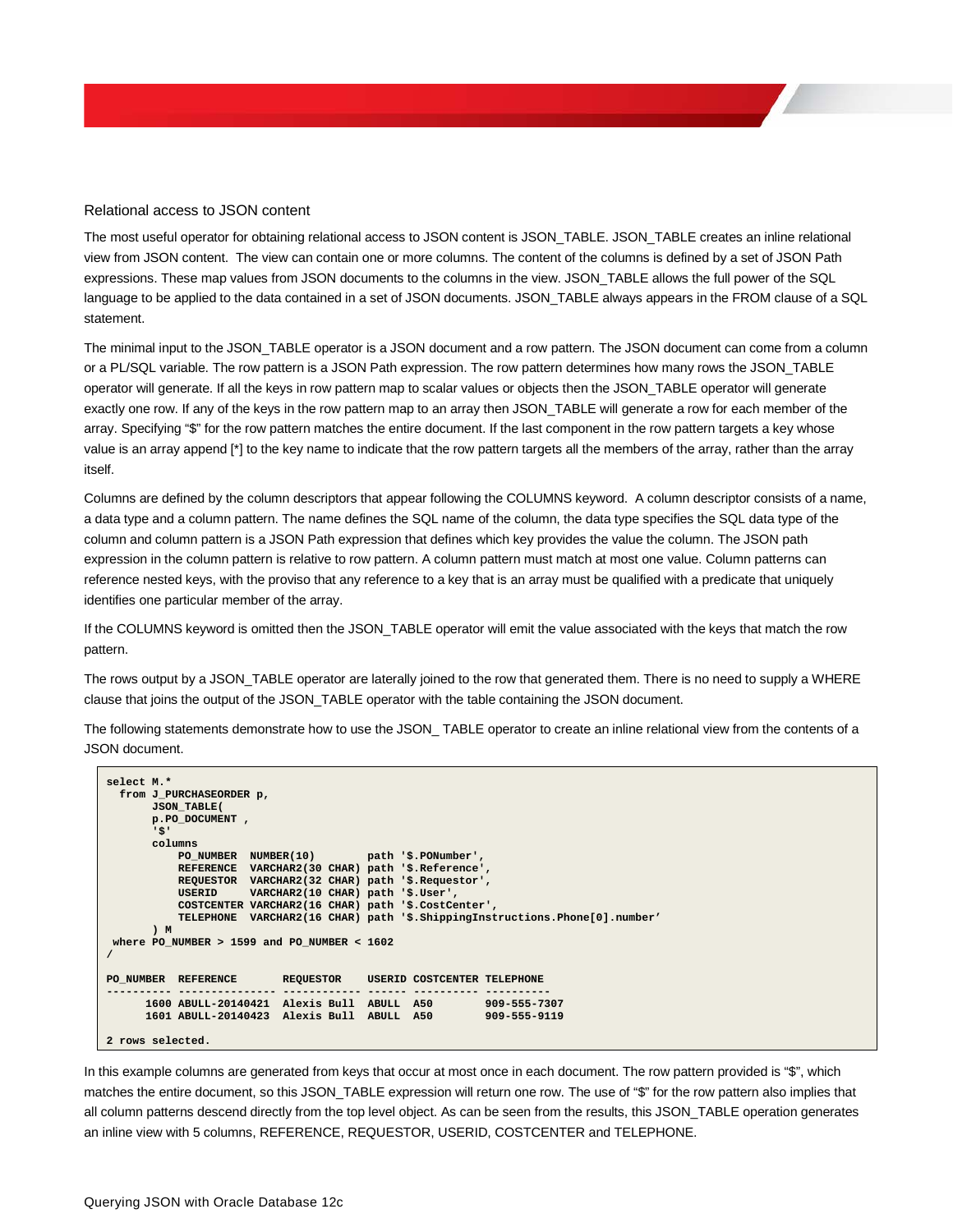To support nested arrays, JSON\_TABLE introduces the NESTED clause. The NESTED clause allows an additional row pattern to be specified along with its own set of column descriptors. The row pattern in the NESTED clause is relative to the parent row pattern. When NESTED clauses are used the JSON\_TABLE operator emits a row for each member of the deepest array referenced. Consequently the output of nested clause can be considered to be RIGHT OUTER JOIN of the parent row with the rows generated by the NESTED clause.

Multiple NESTED clauses can be specified in a single JSON\_TABLE expression. They can be used in parallel to process sibling arrays, or they can be embedded inside each other to processed nested arrays.

The following example shows how to use the NESTED clause to process the contents of the array associated with the key LineItems.

```
select D.*
   from J_PURCHASEORDER p,
         JSON_TABLE(
            p.PO_DOCUMENT ,
              '$' 
             columns(
 PO_NUMBER NUMBER(10) path '$.PONumber',
 REFERENCE VARCHAR2(30 CHAR) path '$.Reference',
               NESTED PATH '$.LineItems[*]'
               columns(
                                   NUMBER(16) path '$.ItemNumber',
                 DESCRIPTION VARCHAR2(32 CHAR) path '$.Part.Description',<br>
UPCCODE VARCHAR2(14 CHAR) path '$.Part.UPCCode',
 UPCCODE VARCHAR2(14 CHAR) path '$.Part.UPCCode', 
 QUANTITY NUMBER(5,4) path '$.Quantity', 
                  UNITPRICE NUMBER(5,2) path '$.Part.UnitPrice'
 )
 )
          ) D
 where PO_NUMBER > 1599 and PO_NUMBER < 1602
/
PO_NUMBER REFERENCE ITEMNO DESCRIPTION UPCCODE QUANTITY UNITPRICE
---------- ------------- ----- ------------------------ ----------- -------- --------- 
 1600 ABULL-20140421 1 One Magic Christmas 13131092899 9 19.95
 1600 ABULL-20140421 2 Lethal Weapon 85391628927 5 19.95
 1601 ABULL-20140423 1 Star Trek 34: Plato's St 97366003448 1 19.95
 1601 ABULL-20140423 2 New Blood 43396050839 8 19.95
       1601 ABULL-20140423 3 The Bat 13131119695 3 19.95<br>1601 ABULL-20140423 3 The Bat 13131119695 3 19.95<br>1601 ABULL-20140423 4 Standard Deviants: Frenc 63186500442 7 27.95
 1601 ABULL-20140423 4 Standard Deviants: Frenc 63186500442 7 27.95
 1601 ABULL-20140423 5 Darkman 2: the Return of 25192032325 7 19.95
7 rows selected.
```
The row pattern for the JSON\_TABLE operator is "\$", which matches an entire document. The first columns clause specifies keys that occur at most once in each document. The NESTED clause specifies a row pattern of "\$.LineItems[\*], which matches each member of the array associated with the key LineItems. The columns clause associated with NESTED clause specifies column descriptors that generate columns based content of the items in the array referenced by the row pattern. In this example two documents matched the specified predicate. Two rows were generated from the first document and five rows were generated from the second document.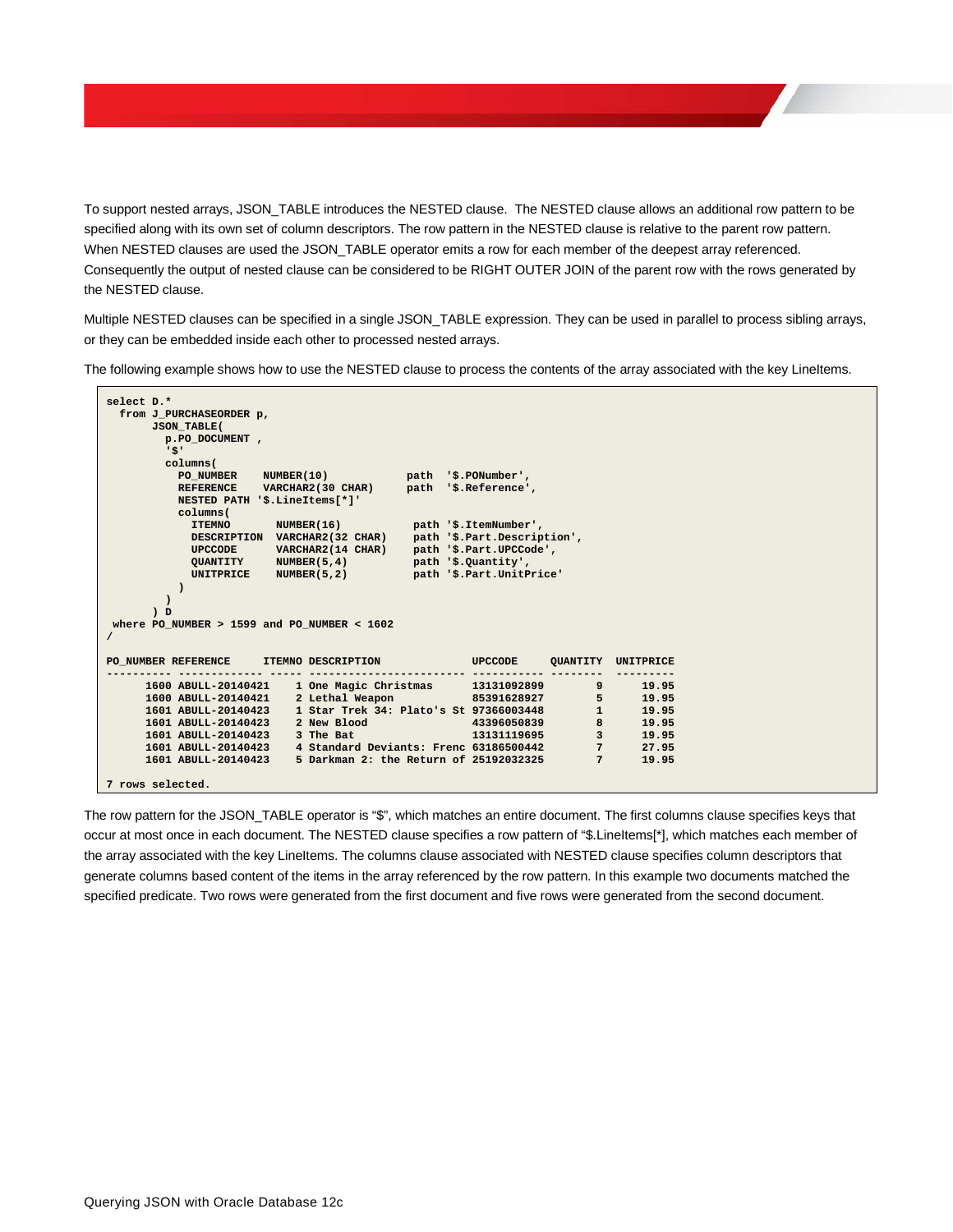#### <span id="page-14-0"></span>Relational views of JSON content

One common use of JSON\_TABLE is to create a relational view of JSON content that can then be queried using standard SQL syntax. This has the advantage of allowing programmers and tools that have no concept of JSON data and JSON path expressions to work with JSON documents stored in the Oracle Database.

In Oracle 12.1.0.2.0 it is best practice to avoid joins between these views. A fully expanded detail view, such as the one shown below, will provide much better performance than defining a master view and a detail view and then attempting to write a query that returns a result based on joining the master view with the detail view.

The following example creates a relational view called PURCHASEORDER\_MASTER\_VIEW:

```
create or replace view PURCHASEORDER_MASTER_VIEW
as
select m.* 
 from J_PURCHASEORDER p,
        JSON_TABLE(
          p.PO_DOCUMENT ,
            '$'
           columns 
 PO_NUMBER NUMBER(10) path '$.PONumber',
 REFERENCE VARCHAR2(30 CHAR) path '$.Reference',
REQUESTOR VARCHAR2(128 CHAR ) path '$.Requestor',<br>
USERID VARCHAR2(10 CHAR) path '$.User',<br>
COSTCENTER VARCHAR2(16) path '$.CostCenter',<br>
SHIP_TO_NAME VARCHAR2(20 CHAR) path '$.ShippingInstructions.name',<br>
SHIP_TO_STREET V
 SHIP_TO_COUNTY VARCHAR2(32 CHAR) path '$.ShippingInstructions.Address.county',
 SHIP_TO_POSTCODE VARCHAR2(32 CHAR) path '$.ShippingInstructions.Address.postcode',
 SHIP_TO_STATE VARCHAR2(2 CHAR) path '$.ShippingInstructions.Address.state',
 SHIP_TO_PROVINCE VARCHAR2(2 CHAR) path '$.ShippingInstructions.Address.province',
             SHIP_TO_ZIP VARCHAR2(8 CHAR) path '$.ShippingInstructions.Address.zipCode',
             SHIP_TO_COUNTRY VARCHAR2(32 CHAR) path '$.ShippingInstructions.Address.country',
 SHIP_TO_PHONE VARCHAR2(24 CHAR) path '$.ShippingInstructions.Phone[0].number',
 INSTRUCTIONS VARCHAR2(2048 CHAR) path '$.SpecialInstructions'
            ) m
/
View created.
```
This view exposes values that occur at most once in each document. There will be one row in the view for each row in the underlying table. As can be seen from the output of a describe operation, this view looks like any other relational view. The JSON operators and JSON path expressions are hidden away in the DDL statement that created the view.

| desc PURCHASEORDER MASTER VIEW |       |                       |
|--------------------------------|-------|-----------------------|
| $- -$                          |       |                       |
| Name                           | Null? | Type                  |
| PO NUMBER                      |       | NUMBER(10)            |
| <b>REFERENCE</b>               |       | VARCHAR2(30)          |
| <b>REQUESTOR</b>               |       | <b>VARCHAR2(128)</b>  |
| <b>USERID</b>                  |       | VARCHAR2(10)          |
| <b>COSTCENTER</b>              |       | VARCHAR2(16)          |
| SHIP TO NAME                   |       | VARCHAR2(20)          |
|                                |       |                       |
| SHIP TO PHONE                  |       | VARCHAR2(24)          |
| <b>INSTRUCTIONS</b>            |       | <b>VARCHAR2(2048)</b> |
|                                |       |                       |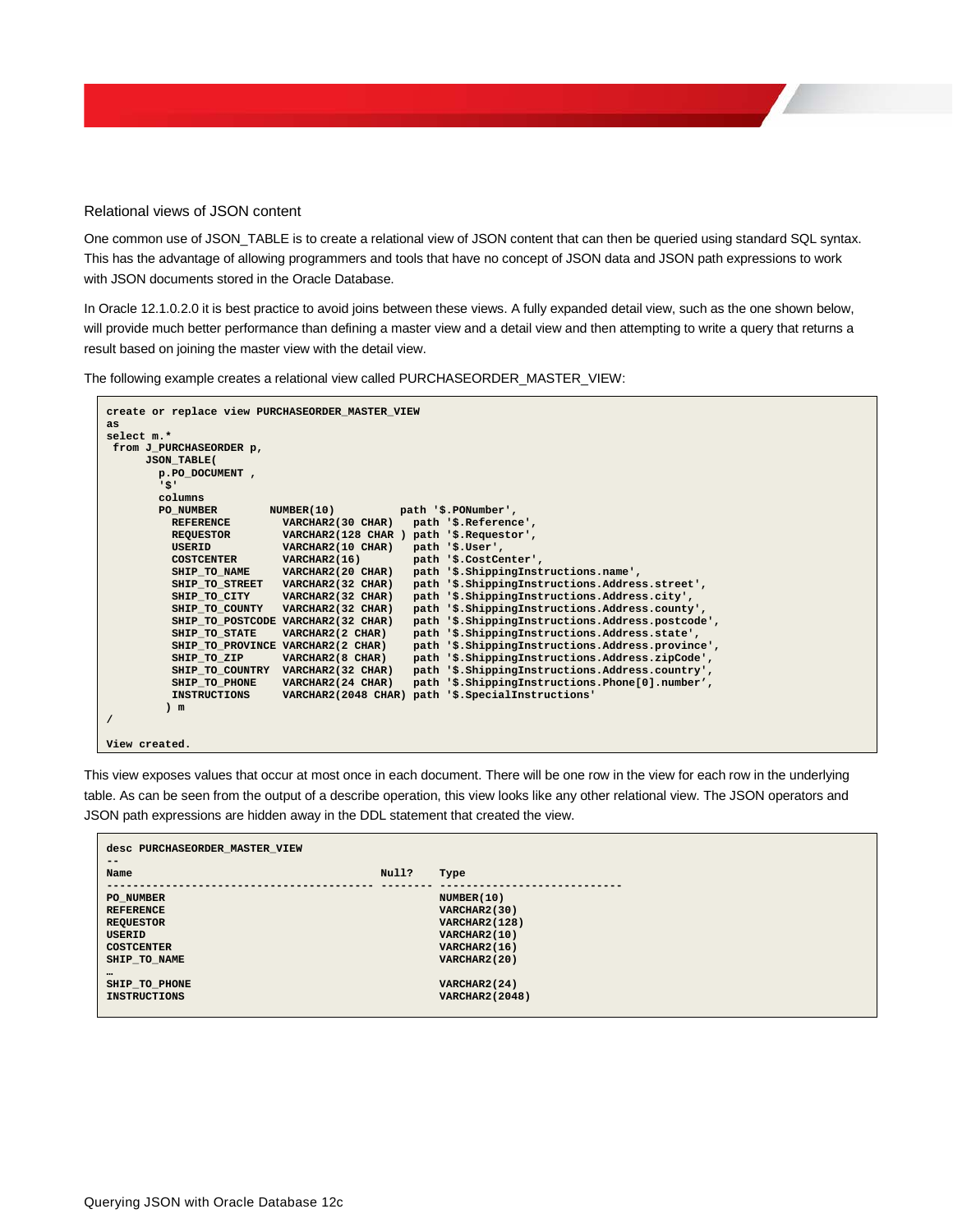The second example creates a relational view called PURCHASEORDER\_DETAIL\_VIEW:



This example uses the NESTED clause to process the contents of the array associated with the key LineItems. There will one row in the table for each item in the array associated with the key LineItems.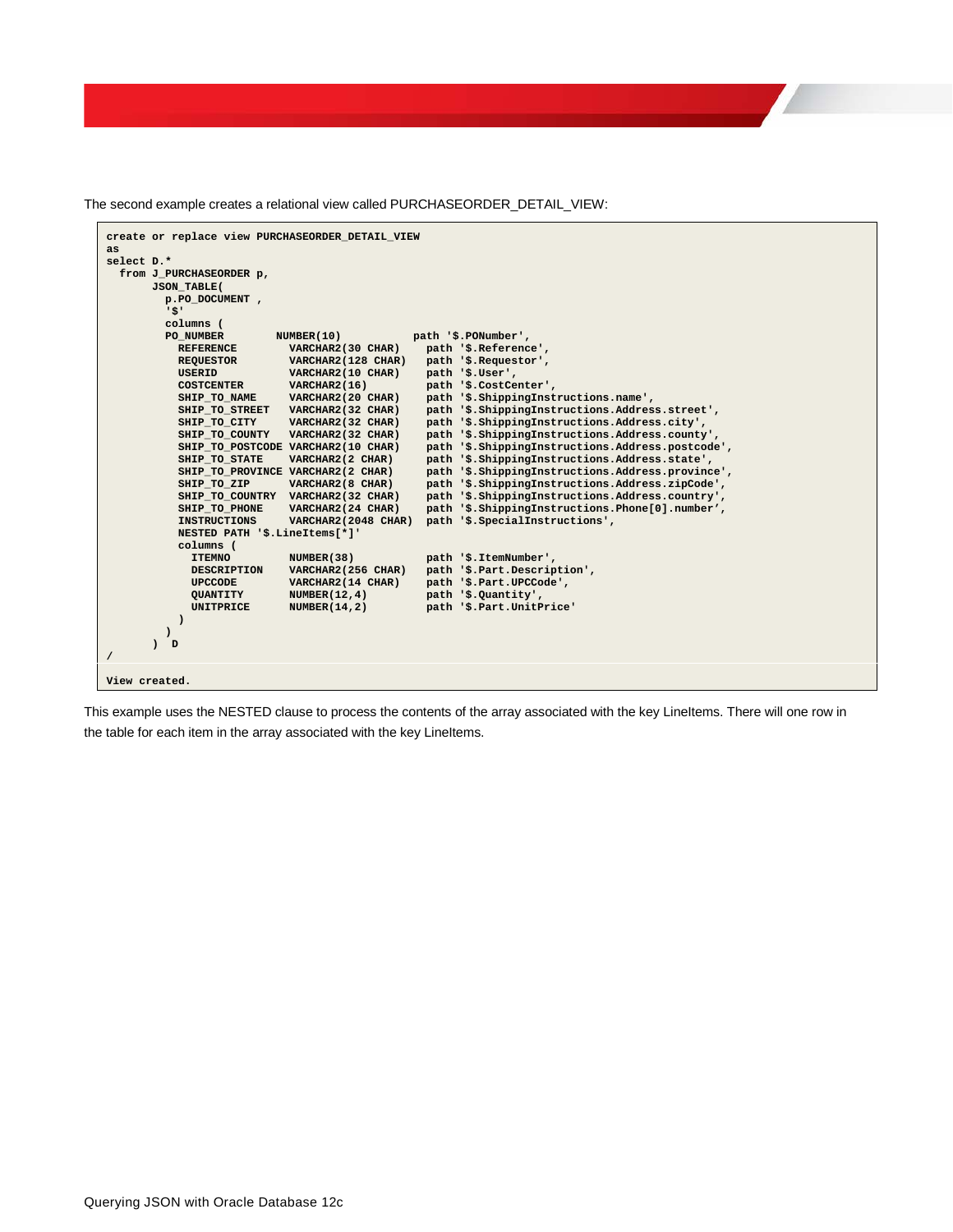The major advantage of this technique is that once the views have been created, the full power of SQL can applied to the JSON content, without the developer or tool that is generating the query having any knowledge of the structure of the JSON, or how to manipulate JSON using SQL.

```
select SHIP_TO_STREET, SHIP_TO_CITY, SHIP_TO_STATE, SHIP_TO_ZIP
  from PURCHASEORDER_MASTER_VIEW
where PO_NUMBER = 1600
/
SHIP_TO_STREET SHIP_TO_CITY SH SHIP_TO_
----------------- -------------------------- -- --------
                     200 Sporting Green South San Francisco CA 99236
```

```
select COSTCENTER, sum (QUANTITY * UNITPRICE) TOTAL_VALUE
 from PURCHASEORDER_DETAIL_VIEW
group by COSTCENTER
/
COSTCENTER TOTAL_VALUE
---------------------------------------- -----------
A60 225478.7
A70 47635.85
A110 72195.3
A50 2057990.4
A20 83031.7
A90 128929.25
A80 1536779.8
A30 273025.85
A10 46066.45
A40 43230.1
A0 47807.4
                    A100 256465.35
12 rows selected.
```
The relational views also make it easy use advanced features of SQL, such as analytical functions, when working with JSON content.

```
select PO_NUMBER, REFERENCE, QUANTITY, 
       QUANTITY - LAG(QUANTITY,1,QUANTITY) over (ORDER BY PO_NUMBER) as DIFF
  from PURCHASEORDER_DETAIL_VIEW
where UPCCODE = '43396713994'
order by PO_NUMBER DESC
/
PO_NUMBER_REFERENCE \qquad \qquad \qquad \qquad \qquad \qquad \qquad \qquad \qquad \qquad \qquad \qquad \qquad \qquad \qquad \qquad \qquad \qquad \qquad \qquad \qquad \qquad \qquad \qquad \qquad \qquad \qquad \qquad \qquad \qquad \qquad \qquad \qquad \qquad \qquad \qquad \--------- ---------------------------------------- ---------- ---------- 
     9877 AWALSH-20141110 9 0
     7873 SKING-20140309 9 7
     7807 KMOURGOS-20140315 2 0
     6168 KCHUNG-20140725 2 -5
     5996 HBLOOM-20140715 7 2
    5824 EABEL-20140706 5 -2<br>
4768 SMARKLE-20140205 5 -2<br>
4768 SMARKLE-20140205 5
      4768 SMARKLE-20140205 7 -1
      2530 JAMRLOW-20140813 8 0
8 rows selected.
```
These views allow developers and, more importantly, tools, that only understand the relational paradigm to work with JSON content. Relational views effectively provide Schema-on-Query semantics. Application developers are still free to evolve the content of the JSON as required, new variants of the JSON can still be stored in the database without affecting applications that rely on the existing views.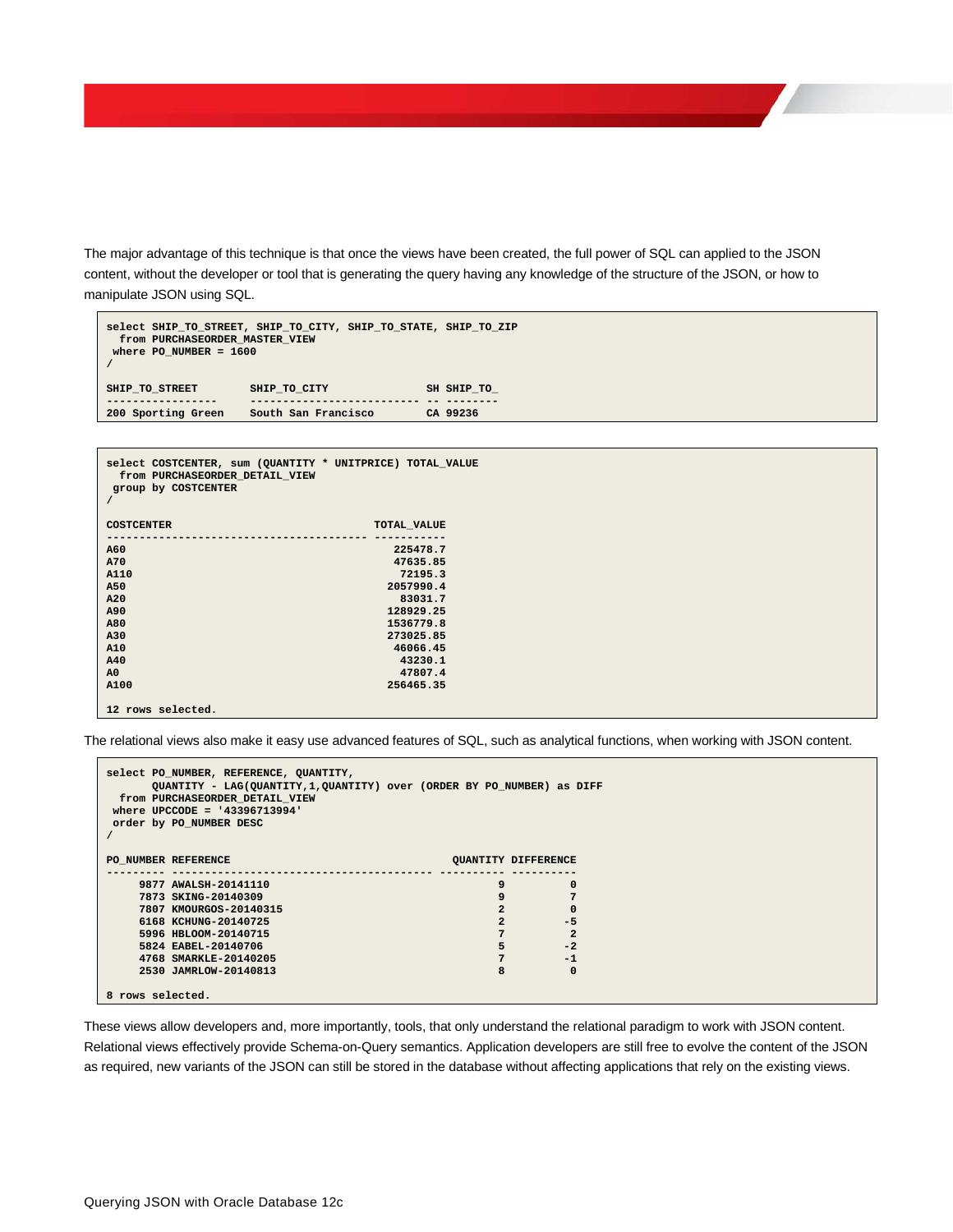#### <span id="page-17-0"></span>Searching for JSON content with JSON\_EXISTS

The JSON\_ EXISTS operator tests whether or not a JSON document contains a key/value pair that matches the supplied JSON path expression. It returns TRUE if match is found, FALSE otherwise. It takes two arguments, a JSON document and a JSON Path expression. It is typically used in the WHERE clause of a SQL statement, allowing a select statement to filter rows based on the content of JSON documents.

The following statement demonstrates how to use JSON\_ EXISTS to search for documents based on a JSON Path expression:



This statement returns the number of JSON documents where the Shipping Instructions key contains Address key that contains a state key.

Using JSON\_EXISTS it is possible to differentiate between documents where a key is not present and documents where the key has a null or empty value. This can be seen in the following example:

```
select JSON_VALUE(PO_DOCUMENT ,'$.ShippingInstructions.Address.county') COUNTY,
       count(*)
   from J_PURCHASEORDER
 where JSON_EXISTS(PO_DOCUMENT ,'$.ShippingInstructions.Address.county')
 group by JSON_VALUE(PO_DOCUMENT ,'$.ShippingInstructions.Address.county') 
/
COUNTY COUNT(*)
---------- --------
91
Oxon. 3173
```
The results show that there are 91 documents where the key is present but empty. Without JSON\_EXISTS it would not have been possible to limit the results set to the cases where the key was present but null.

The following example shows how to use a case clause to include the results of a JSON\_EXISTS operation in the select list.

```
SQL> select case when JSON_EXISTS(PO_DOCUMENT ,'$.ShippingInstructions.Address.county')
  2 then 'TRUE'
  a a cluster interest.<br>
4 end "County".
 4 end "County",<br>5 case when JSON
   5 case when JSON_EXISTS(PO_DOCUMENT ,'$.ShippingInstructions.Address.state')
   6 then 'TRUE'
  7 else 'FALSE'
 8 end "State"<br>9 from J PURCHASEOR
9 from J_PURCHASEORDER<br>10 where JSON VALUE(PO DO
    10 where JSON_VALUE(PO_DOCUMENT ,'$.PONumber' returning NUMBER(10)) = 1600
11 /
County State
------- -----
FALSE TRUE
```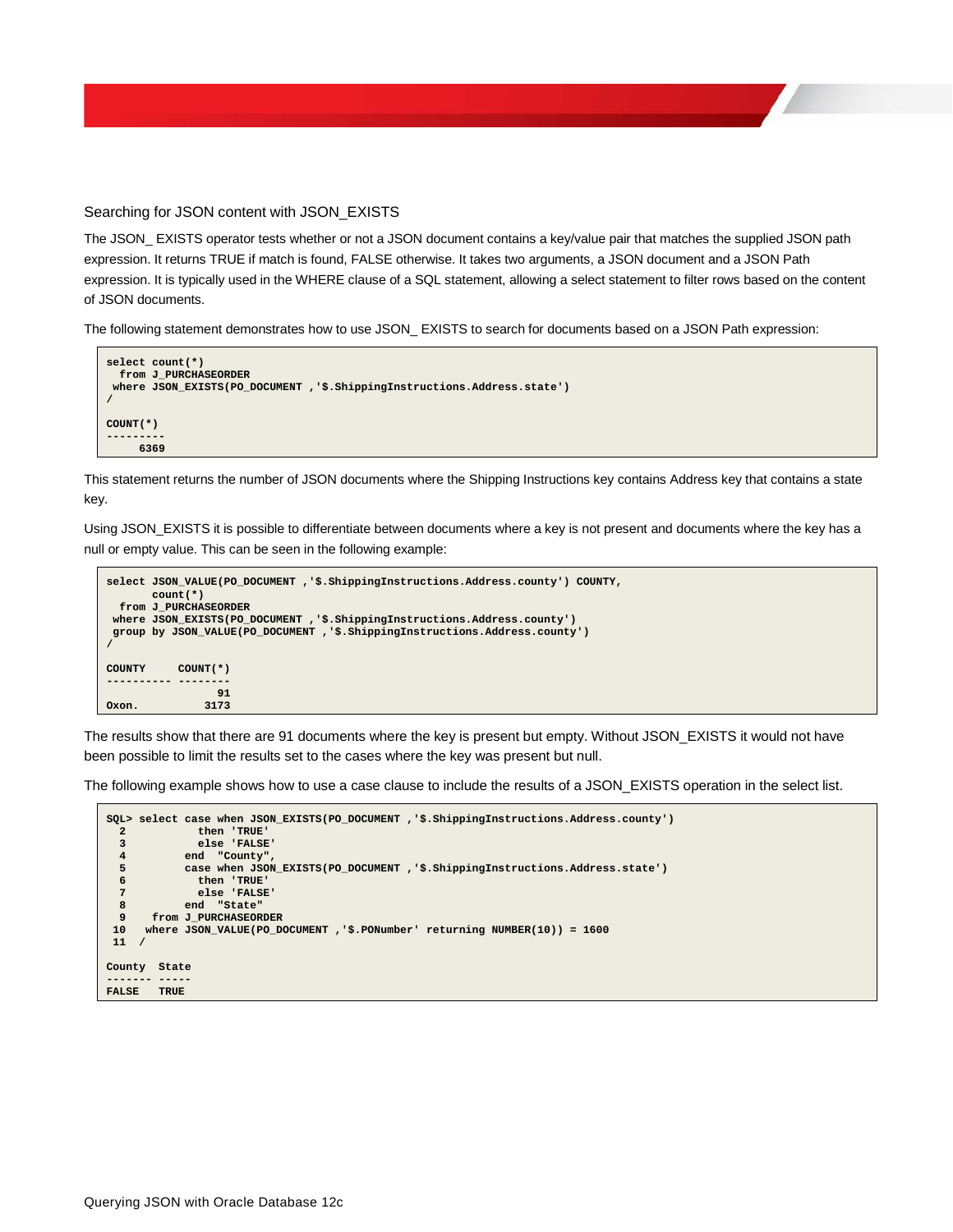#### <span id="page-18-0"></span>Evaluating complex JSON Path expressions with JSON\_VALUE

The JSON\_VALUE operator allows a JSON path expression to be used to return a single scalar value from a JSON document. It takes two arguments, a JSON document and a JSON Path expression. JSON\_VALUE is used as a column in the select list or as part of a predicate in the WHERE clause.

The main benefit of JSON\_VALUE, compared to the simplified syntax, is that it supports the use of advanced JSON Path expressions as well as providing modifiers that allow control over the SQL data type used to return the value and control over any errors encountered while evaluating the JSON path expression.

The following statement demonstrates how to use JSON\_VALUE to extract scalar values from a JSON document and to how to filter a result set based on the JSON content.

```
select JSON_VALUE(PO_DOCUMENT ,'$.CostCenter') CC, count(*)
  from J_PURCHASEORDER
group by JSON_VALUE(PO_DOCUMENT ,'$.CostCenter')
/
CC COUNT(*)
---------- ----------
A60 474
A30 566
A0 101
…
A40 91
12 rows selected.
```
This example shows how to get a count of documents grouped by the value of the CostCenter key. In this example the JSON\_VALUE operator is used to access the value of the CostCenter key from each document and then the SQL "Count" and "Group By" operators are used to generate the require results based on the output of JSON\_VALUE.

The second example shows how to access a value from within an array using JSON\_VALUE and a JSON Path expression. It also demonstrates using JSON\_VALUE as a filter in the WHERE clause and how to explicitly cast the values returned by JSON\_VALUE to SQL data types.

```
select JSON_VALUE(PO_DOCUMENT ,'$.LineItems[0].Part.UnitPrice' returning NUMBER(5,3)) UNIT_PRICE
  from J_PURCHASEORDER p
where JSON_VALUE(PO_DOCUMENT ,'$.PONumber' returning NUMBER(10)) = 1600
/
UPC
---------------
13131092899
```
In this example, since the supplied index predicate is 0, JSON\_VALUE returns the value associated with the key UnitPrice from the object associated with the key Part from the first member of the LineItems array. The value is returned using the SQL data type NUMBER(5,3). The JSON\_VALUE operator in the select list will only be evaluated for rows that satisfy the JSON\_VALUE based predicate in the WHERE clause. Since the JSON\_VALUE operator in the where clause also includes a RETURNING clause, the predicate will be evaluated using the semantics of the SQL NUMBER data type.

JSON\_VALUE also provides options for managing the kind of errors that can be encountered when applying a JSON PATH expression to a JSON document. Flexible error handling is important since the variability inherent in schema-less development can easily lead to situations that cause run-time errors when performing SQL operations. The error handling gives the developer freedom to decide on how to handle these errors with having the entire SQL query fail and produce no useful results.

The error handling options for JSON\_VALUE includes:

- **»** NULL on ERROR: The default. If an error is encountered while applying a JSON path expression to a JSON document the result is assumed to be NULL and no error is raised.
- **»** ERROR on ERROR: An error is raised in the event that an error is encountered while applying a JSON Path expression to a JSON document.

Querying JSON with Oracle Database 12c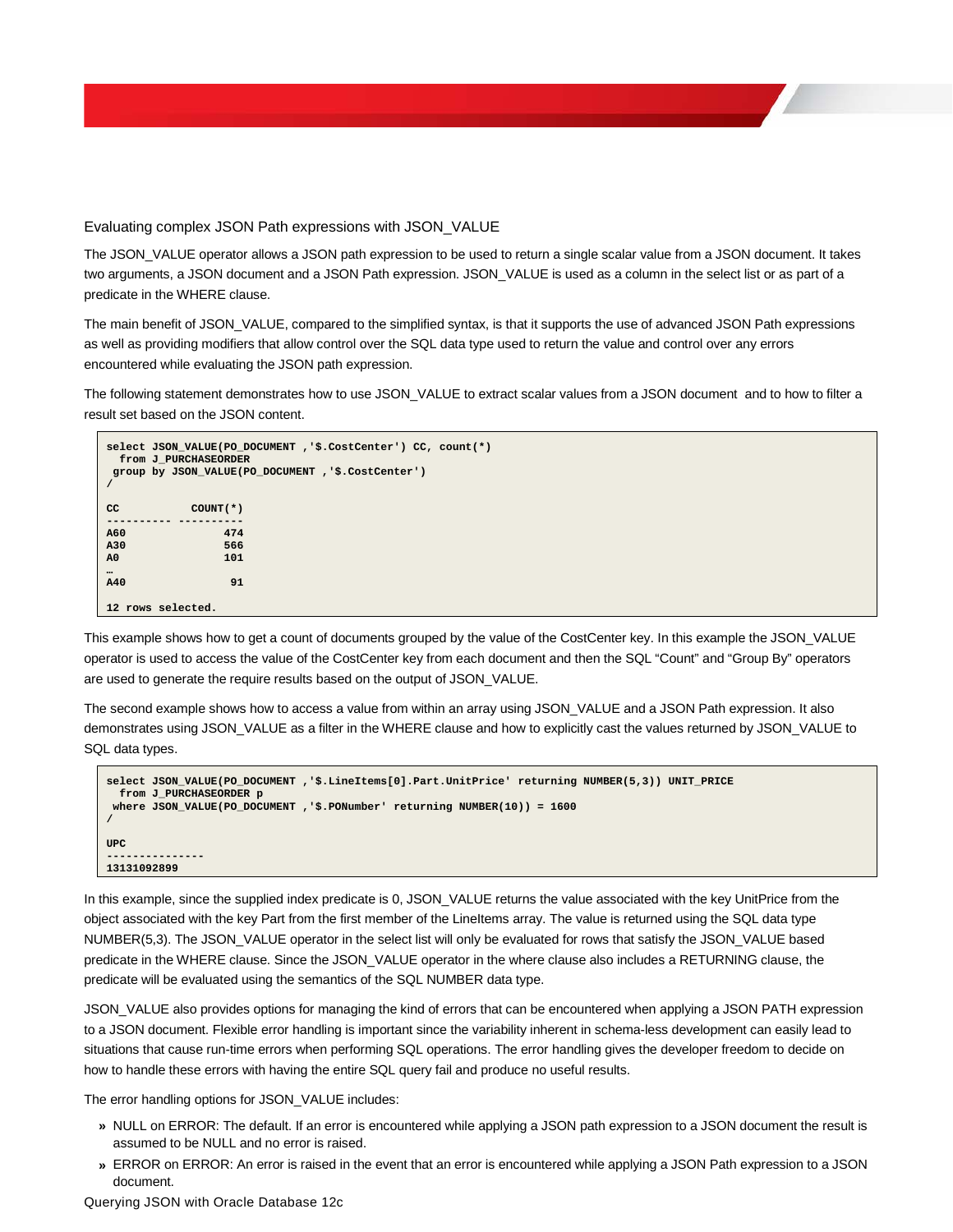**»** DEFAULT on ERROR: The developer specifies a literal that is returned in the event that an error is encountered while applying a JSON path expression to a JSON document.

The most common source of an error with JSON\_VALUE is that the JSON path expression resolves to something other than a scalar value of the desired SQL data type. The "NULL on ERROR" behavior ensures that a single error caused by one outlier does not abort an entire operation.

The fourth example shows the use of the DEFAULT ON ERROR clause to manage any errors encountered while evaluating a JSON path expression:

```
select JSON_VALUE(
          PO_DOCUMENT ,
           '$.ShippingInstruction.Address' 
          DEFAULT 'N/A' ON ERROR
        ) ADDRESS
  from J_PURCHASEORDER
where JSON_VALUE(PO_DOCUMENT ,'$.PONumber' returning NUMBER(10)) = 1600
/
ADDRESS
        -----------------------------
N/A
```
In this example the error is the result of a typo in the first key of the JSON path expression. The first key should be ShippingInstructions, not ShippingInstruction. Since the supplied JSON path expression fails to match a scalar value the "DEFAULT on ERROR" behavior kicks in and the JSON\_VALUE operator returns "N/A".

#### <span id="page-19-0"></span>Accessing objects and arrays using JSON\_QUERY

JSON\_QUERY is the antitheses of JSON\_VALUE. Whereas JSON\_VALUE can return only a scalar value, the JSON\_QUERY operator allows a JSON path expression to be used to return an object or an array from a JSON document. . It takes two arguments, a JSON document and a JSON Path expression It is normally used as a column in the select list.

The object or array is returned as a VARCHAR2(4000) data type containing the textual representation of the JSON. Arrays will be delimited by square brackets ('[]') and objects will be delimited by curly braces ('{}'). JSON\_ QUERY also provides modifiers that provide control over how the object or array will be formatted and how to handle any errors encountered while evaluating the JSON path expression.

The following statements demonstrate how to use JSON\_ QUERY to extract objects and arrays from a JSON document. The first example returns the object associated with the key ShippingInstructions:

```
select JSON_QUERY(PO_DOCUMENT ,'$.ShippingInstructions') SHIPPING_INSTRUCTIONS
  from J_PURCHASEORDER p
 where JSON_VALUE(PO_DOCUMENT ,'$.PONumber' returning NUMBER(10)) = 1600
/
SHIPPING_INSTRUCTIONS
-------------------------------------------------------------------------------
{"name":"Alexis Bull","Address":{"street":"200 Sporting Green","city":"South San 
Francisco","state":"CA","zipCode":99236,"country":"United States of 
America"},"Phone":[{"type":"Office","number":"909-555-7307"},{"type":"Mobile","number":"415-555-1234"}]}
```
The second example shows how to return the array associated with key LineItems:

```
select JSON_QUERY(PO_DOCUMENT ,'$.LineItems') LINEITEMS
   from J_PURCHASEORDER p
 where JSON_VALUE(PO_DOCUMENT ,'$.PONumber' returning NUMBER(10)) = 1600
/
LINEITEMS
-------------------------------------------------------------------------------
[{"ItemNumber":1,"Part":{"Description":"One Magic Christmas","UnitPrice":19.95,
"UPCCode":13131092899},"Quantity":9.0},{"ItemNumber":2,"Part":{"Description":
"Lethal Weapon","UnitPrice":19.95,"UPCCode":85391628927},"Quantity":5.0}]
```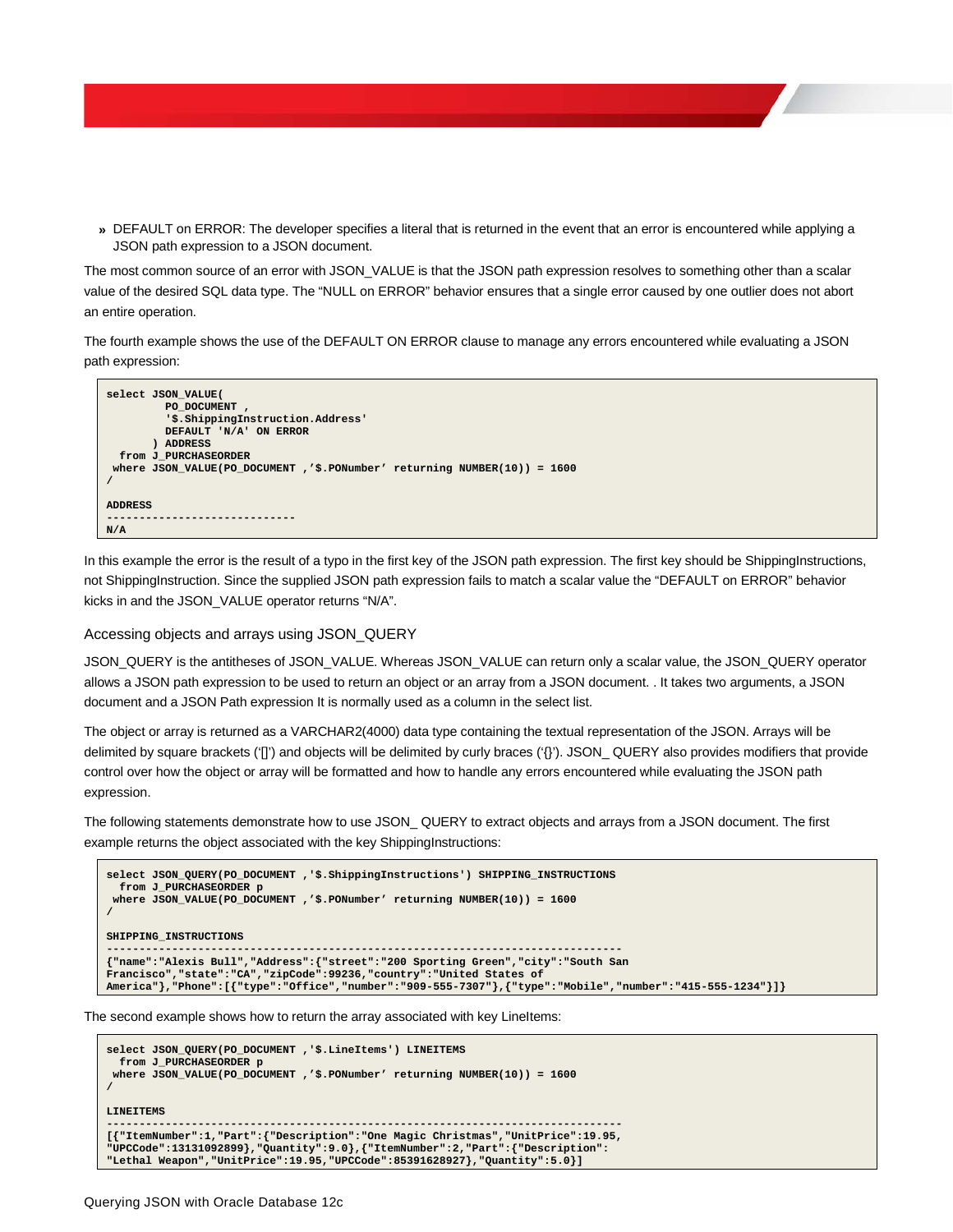By default, for maximum efficiency, objects and arrays are printed with the minimal amount of whitespace. This minimizes the number of bytes needed to represent the value, which is ideal when the object will be consumed by a computer. For cases where it is necessary for the output of a JSON\_QUERY operation to be human readable, JSON\_QUERY provides the keyword PRETTY.

The third example shows the use of the PRETTY keyword to format the output of the JSON\_QUERY operator.

```
select JSON_QUERY(PO_DOCUMENT ,'$.LineItems' PRETTY) LINEITEMS
   from J_PURCHASEORDER p 
 where JSON_VALUE(PO_DOCUMENT ,'$.PONumber' returning NUMBER(10)) = 1600
/
LINEITEMS
------------------------------------------------------------
   [
     {
       "ItemNumber" : 1,
        "Part" :
       {
          "Description" : "One Magic Christmas",
 "UnitPrice" : 19.95,
 "UPCCode" : 13131092899
       },
        "Quantity" : 9
     },
     {
        "ItemNumber" : 2,
        "Part" :
       {
          "Description" : "Lethal Weapon",
 "UnitPrice" : 19.95,
 "UPCCode" : 85391628927
 },
        "Quantity" : 5
     }
   ]
```
The PRETTY keyword causes the array to be output as neatly indented JSON, making it much easier for a human to understand. However this comes at the cost of greatly increasing the number of bytes needed to represent the content of the array.

JSON\_QUERY also provides options for handling errors that might be encountered when applying the JSON PATH expression to a JSON document. Available options include:

- **»** NULL on ERROR: The default. If an error is encountered while applying a JSON path expression to a JSON document, the result is assumed to be NULL and no error condition is raised.
- **»** ERROR on ERROR: An error is raised in the event that an error is encountered while applying a JSON Path expression to a JSON document.
- **»** EMPTY on ERROR: An empty array, "[]", is returned in the event that an error is encountered while applying a JSON path expression to a JSON document.
- **»** "WITH ARRAY WRAPPER": Forces the result to always be returned as an array
- **»** "WITH CONDITIONAL ARRAY WRAPPER": Converts a scalar value into an array containing one item.

The following example shows the use of the WITH CONDITIONAL ARRAY WRAPPER clause to manage any cases where the JSON Path expression evaluates to a scalar value, rather than an array or object.

```
select JSON_QUERY(
          PO_DOCUMENT ,
           '$.LineItems[0].Part.UPCCode' 
          WITH CONDITIONAL ARRAY WRAPPER
        ) UPCCODE
  from J_PURCHASEORDER p
where JSON_VALUE(PO_DOCUMENT ,'$.PONumber' returning NUMBER(10)) = 1600
/
UPCCODE
------------------------
[13131092899]
```
Since the result of the JSON path expression is a scalar value, JSON\_QUERY automatically converts the result into an array with one item and returns the array.

Querying JSON with Oracle Database 12c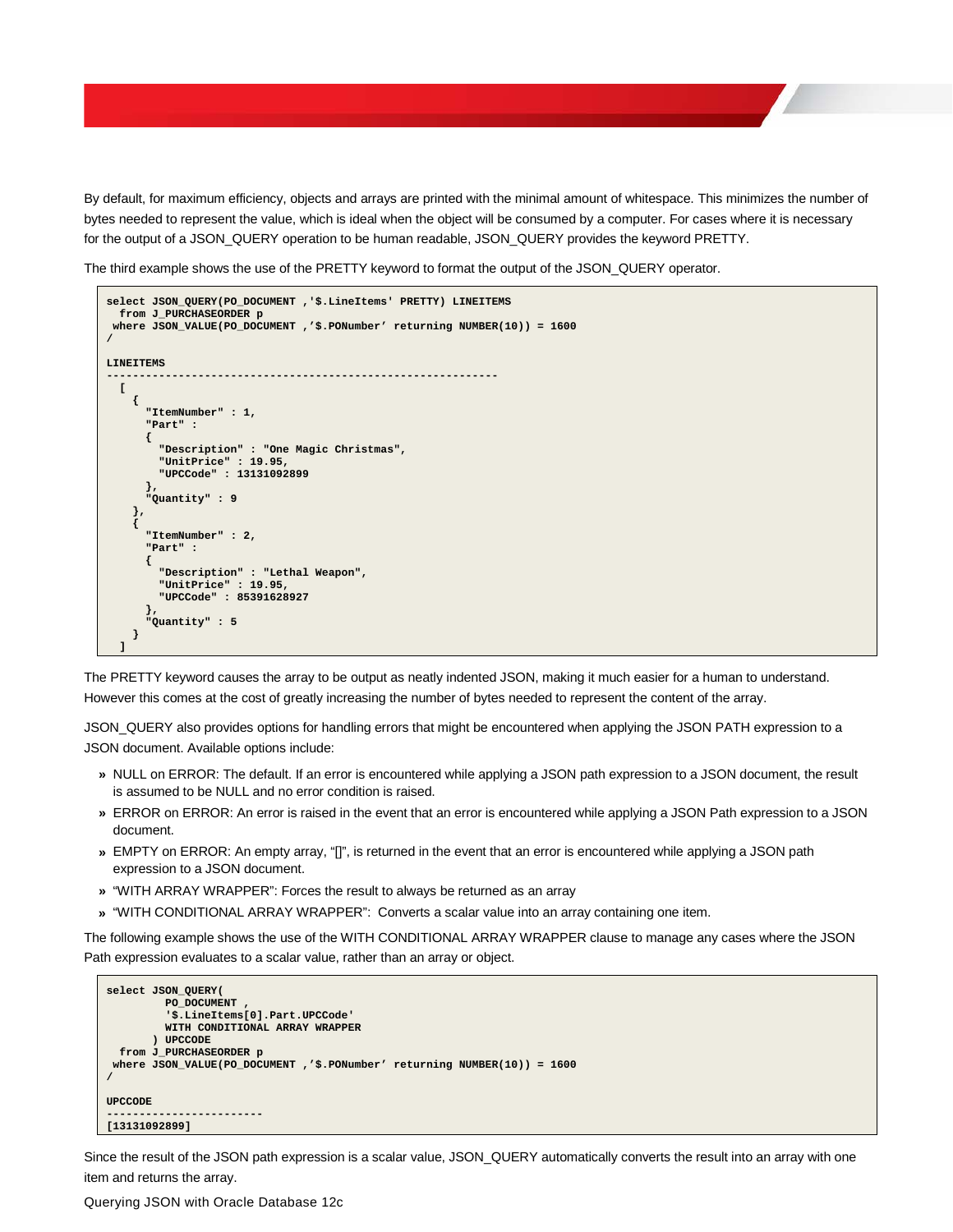The last example shows how to use to WITH ARRAY WRAPPER clause to force JSON\_QUERY to always return the result as an array:

```
select JSON_QUERY(
             PO_DOCUMENT ,
             '$.LineItems[*].Part.*' 
            WITH ARRAY WRAPPER
          ) ARRAY_VALUE
   from J_PURCHASEORDER p
 where JSON_VALUE(PO_DOCUMENT ,'$.PONumber' returning NUMBER(10)) = 1600
/
ARRAY_VALUE
-------------------------------------------------------------------------------
["One Magic Christmas",19.95,13131092899,"Lethal Weapon",19.95,85391628927]
```
In this example, the index associated with the key LineItems is an asterisk (\*), indicating that all members of the LineItems array should be processed. Also the last component in the JSON path expression is an asterisk (\*), indicating that all children of the Part key should be processed.

Since there are two items in the LineItems array, and the object associated with the Part key has 3 children, the result of executing this query is an array with six items. The first three items come from the Description, UnitPrice and UPCCode keys associated with the Part key in the first member of the LineItems array. The remaining 3 items come from the Description, UnitPrice and UPCCode keys associated with the Part key in the second member of the LineItems array. The resulting array is heterogeneous in nature, containing a mixture of string and numeric values.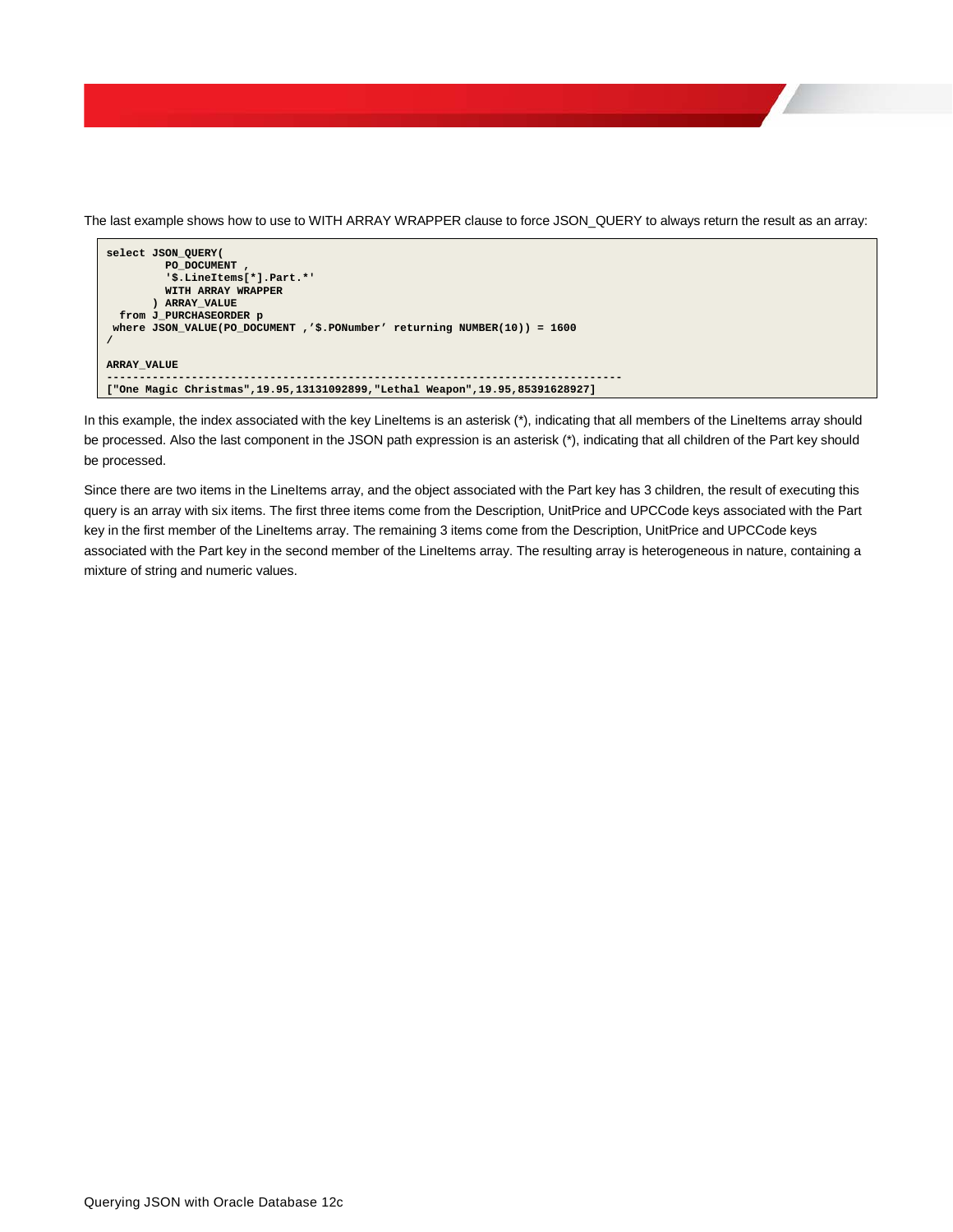### <span id="page-22-0"></span>Indexing JSON in Oracle documents stored Database 12c Release 2

Oracle Database 12c includes enhancements for indexing JSON documents. There are two approaches to indexing JSON content.

- **»** Create functional indexes based on specific keys or combinations of keys
- **»** Creating a JSON Search index on the entire JSON document

Using these indexes ensures that query operations on JSON content are properly optimized, since the Oracle optimizer understands how to make use of these indexes when executing queries that include any of the new SQL/JSON operators.

Function based indexes are defined using the JSON\_VALUE operator. This allows B-Tree indexes to be created on specific keys or combinations of keys within a JSON document. In order to create the index it is necessary that you have some idea of what keys you will need to search on.

The JSON Search index enables complete inverted list type indexing of a JSON document. It is based on Oracle's established Full-Text indexing, known as Oracle Text. The advantage of the JSON Search Index is that it requires no prior knowledge of the structure of the JSON being indexed or the keys that will be search on.

#### <span id="page-22-1"></span>Indexing JSON content using the Functional Indexes

JSON\_VALUE can be used to create an index on any key in a JSON document as long as the following two conditions are met.

- **»** The JSON path expression must resolve to a key that can occur at most once in each document.
- **»** The JSON path expression must resolve to a scalar value.

Indexes created using JSON\_VALUE can be conventional B-TREE indexes or BITMAP indexes.

The following example shows how to create a unique B-Tree index on the contents of the Reference key.

```
create unique index PO_NUMBER_IDX
    on J_PURCHASEORDER(
         JSON_VALUE(
         PO_DOCUMENT ,'$.PONumber'returning NUMBER(10) ERROR ON ERROR
 )
       )
/
Index created.
```
"ERROR on ERROR" semantics must be specified when creating the index if you want the index to be used when querying JSON documents using Oracle's simplified syntax.

The next example shows how to create a BITMAP index on the contents of the CostCenter key

```
create bitmap index COSTCENTER_IDX 
    on J_PURCHASEORDER (JSON_VALUE(PO_DOCUMENT ,'$.CostCenter'))
/
Index created.
```
The third example shows how to create a B-Tree index on the contents of the zipCode key

```
create index ZIPCODE_IDX
     on J_PURCHASEORDER(
          JSON_VALUE(
             PO_DOCUMENT ,
             '$.ShippingInstructions.Address.zipCode'
             returning NUMBER(5)
 )
 )
/
```
In this example, the returning clause of the JSON\_VALUE operator is used to ensure that the index is a numeric index.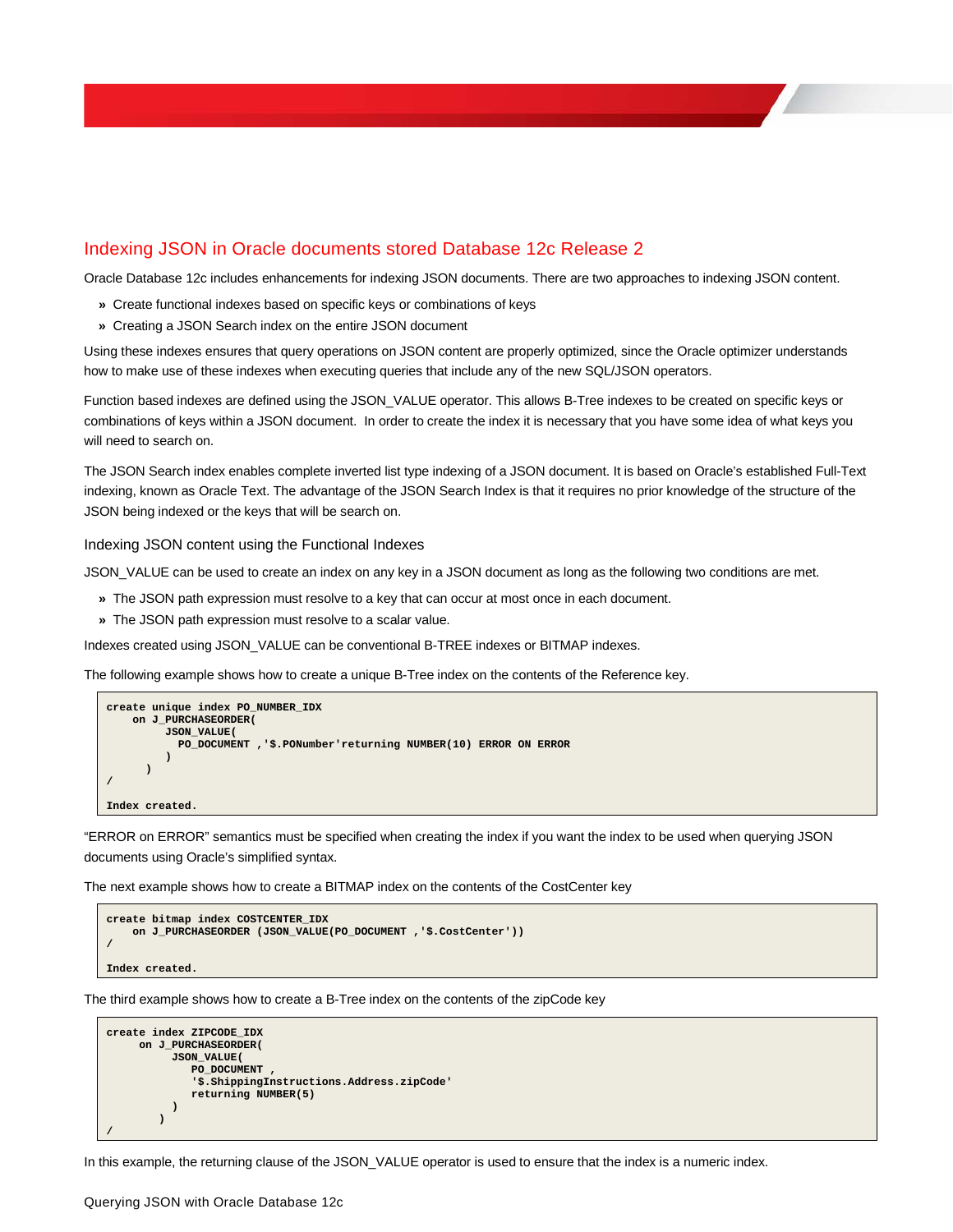As can be seen from the following example, Explain Plan can be used to check whether or not the index is used when executing a query.



The SQL statement calculates the total cost of all the line Items on a particular Purchase Order. JSON\_VALUE is used in the WHERE clause to identify which document to process. The explain plan output shows that the unique index PO\_NUMBER\_IDX is used to locate the required document.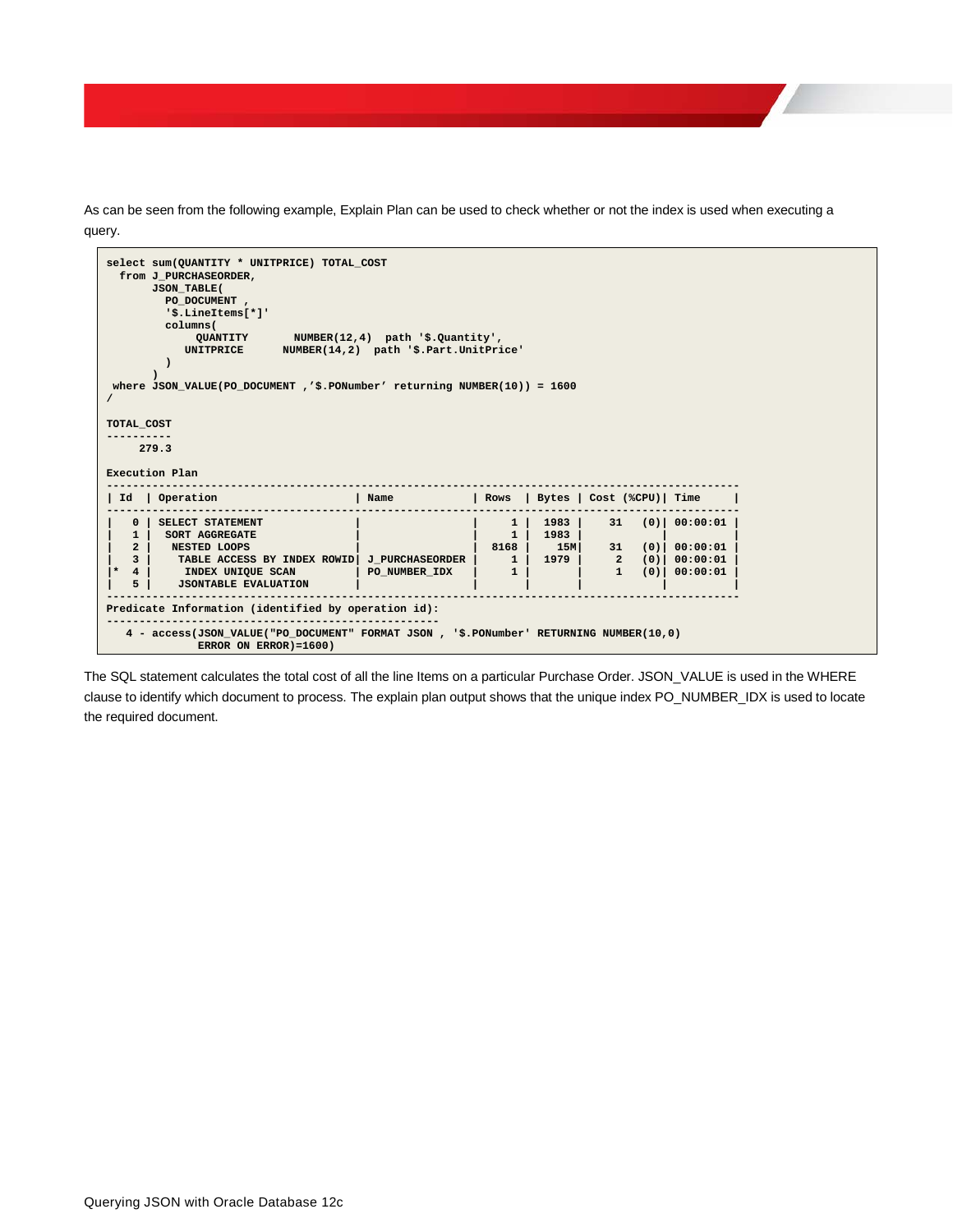#### <span id="page-24-0"></span>Indexing JSON content using the JSON Search Index

Oracle Database 12c can also index the entire JSON document, enabling index-backed searching of JSON content even in cases where the predicates are not known until runtime. Document-level indexing is based on Oracle's full-text indexing technology. Currently the JSON document index is capable of optimizing JSON\_EXISTS operations and certain classes of JSON\_VALUE operations.

The following statement creates a Document level index on a collection of JSON documents.

| create index PO DOCUMENT INDEX                                         |
|------------------------------------------------------------------------|
| on J PURCHASEORDER (PO DOCUMENT)                                       |
| indextype is ctxsys.context                                            |
| parameters('section group CTXSYS.JSON SECTION GROUP SYNC (ON COMMIT)') |
|                                                                        |
|                                                                        |
| Index created.                                                         |

The index is created using the predefined index preference: CTXSYS.JSON\_SECTION\_GROUP. This has been optimized for JSON document indexing. The SYNC (ON COMMIT) ensures that inserts and update operations are indexed at commit time.

The following example performs a query on the PONumber key.

```
select count(*), sum(QUANTITY * UNITPRICE) TOTAL_COST
  from J_PURCHASEORDER,
        JSON_TABLE(
         PO_DOCUMENT ,
          '$.LineItems[*]'
         columns(
QUANTITY NUMBER(12,4) path '$.Quantity',
 UNITPRICE NUMBER(14,2) path '$.Part.UnitPrice'
 ) 
 )
where JSON_VALUE(PO_DOCUMENT ,'$.PONumber' returning NUMBER(10)) = 1600
/
COUNT(*) TOTAL_COST
---------- ----------
          2 279.3
Execution Plan
-------------------------------------------------------------------------------------------------
| Id | Operation | Name | Rows | Bytes | Cost (%CPU)| Time |
-------------------------------------------------------------------------------------------------
   | 0 | SELECT STATEMENT | | 1 | 1983 | 31 (0)| 00:00:01 |
| 1 | SORT AGGREGATE | | 1 | 1983 | | |
| 2 | NESTED LOOPS | | 8168 | 15M| 31 (0)| 00:00:01 |
| 3 | TABLE ACCESS BY INDEX ROWID| J_PURCHASEORDER | 1 | 1979 | 2 (0)| 00:00:01 |
|* 4 | INDEX UNIQUE SCAN | PO_NUMBER_IDX | 1 | | 1 (0)| 00:00:01 |
   | 5 | JSONTABLE EVALUATION | | | | | |
-------------------------------------------------------------------------------------------------
Predicate Information (identified by operation id):
---------------------------------------------------
 4 - access(JSON_VALUE("PO_DOCUMENT" FORMAT JSON , '$.PONumber' RETURNING NUMBER(10,0)
               ERROR ON ERROR)=1600)
```
The explain plan output shows that the existing B-Tree index is used in preference to the document index. Since both indexes are capable of optimizing the query, it is worth considering whether the B-Tree index on PONumber is still required once the document index has been created.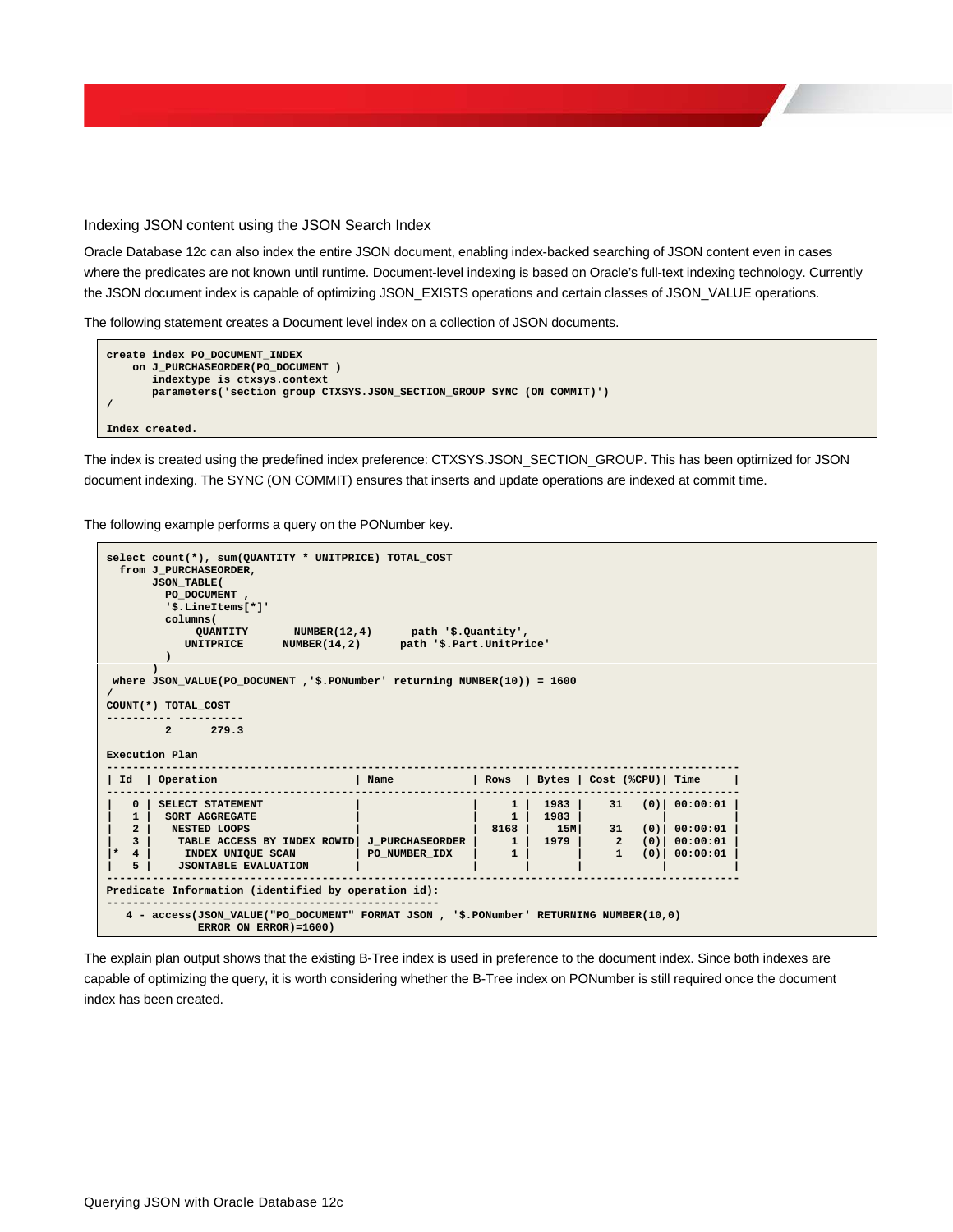The second example performs a query based on the city key.



The explain plan output shows that the document index is used to resolve the query. This demonstrates the big advantage of the document index: it is 100% schema agnostic and perfect for use with Dynamic Schema based development. With the document index it is not necessary to have prior knowledge of the JSON path expressions that will be used when querying the JSON documents. The document index automatically indexes all possible JSON path expressions.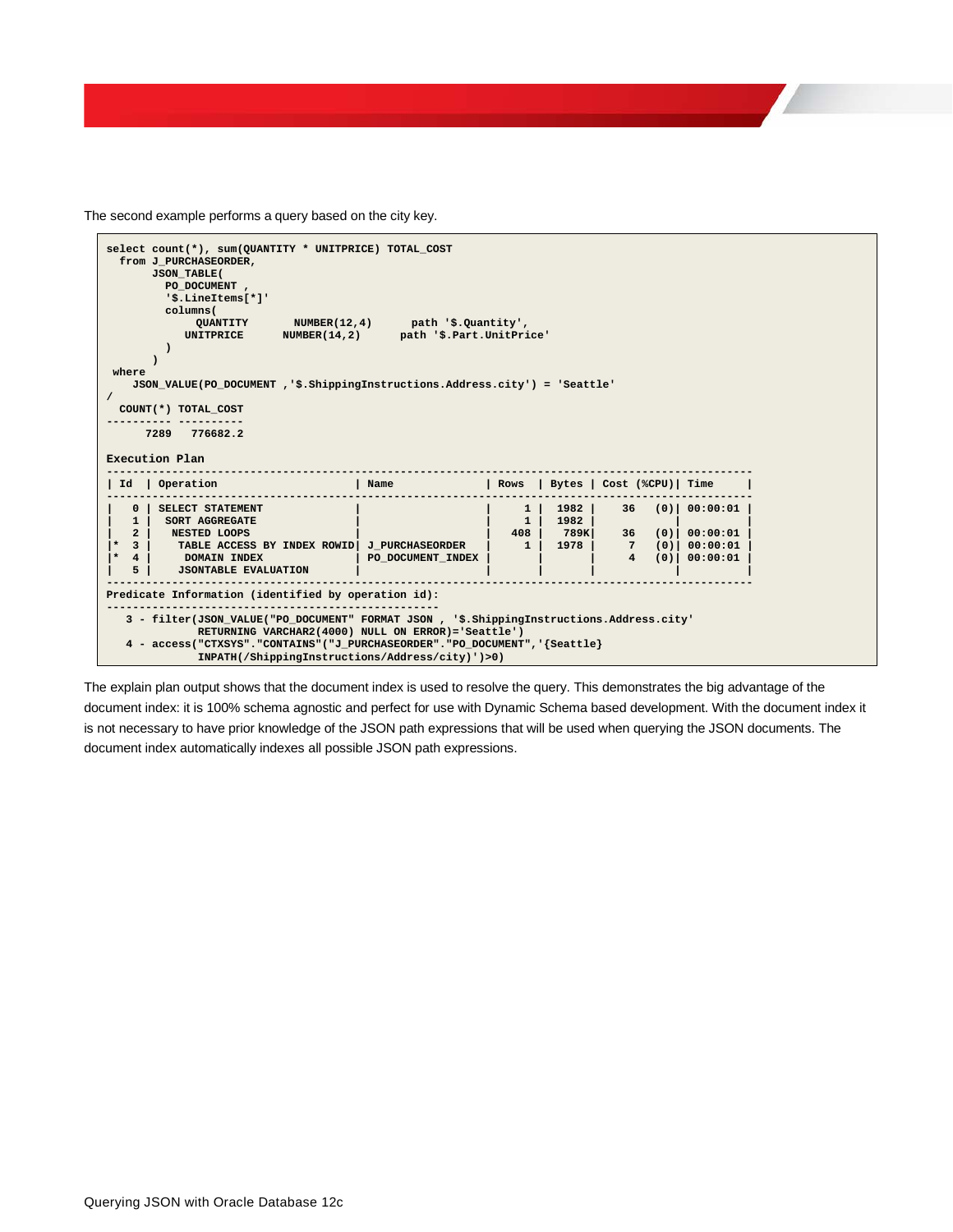The final example shows a query that has predicates on keys city and CostCenter

| select count(*), sum(QUANTITY * UNITPRICE) TOTAL COST                                          |                                           |                          |                    |  |                              |  |
|------------------------------------------------------------------------------------------------|-------------------------------------------|--------------------------|--------------------|--|------------------------------|--|
| from J PURCHASEORDER,                                                                          |                                           |                          |                    |  |                              |  |
| <b>JSON TABLE(</b>                                                                             |                                           |                          |                    |  |                              |  |
| PO DOCUMENT,<br>'\$.LineItems[*]'                                                              |                                           |                          |                    |  |                              |  |
|                                                                                                |                                           |                          |                    |  |                              |  |
| columns (                                                                                      | path '\$.Quantity',                       |                          |                    |  |                              |  |
| QUANTITY NUMBER(12,4)                                                                          |                                           | path '\$.Part.UnitPrice' |                    |  |                              |  |
| UNITPRICE $NUMBER(14,2)$<br>$\lambda$                                                          |                                           |                          |                    |  |                              |  |
|                                                                                                |                                           |                          |                    |  |                              |  |
| where                                                                                          |                                           |                          |                    |  |                              |  |
| JSON VALUE(PO DOCUMENT, '\$. ShippingInstructions. Address.city') = 'Seattle'                  |                                           |                          |                    |  |                              |  |
| and                                                                                            |                                           |                          |                    |  |                              |  |
| JSON VALUE(PO DOCUMENT, '\$.CostCenter') = 'A90'                                               |                                           |                          |                    |  |                              |  |
| $\prime$                                                                                       |                                           |                          |                    |  |                              |  |
|                                                                                                |                                           |                          |                    |  |                              |  |
| COUNT (*) TOTAL_COST                                                                           |                                           |                          |                    |  |                              |  |
|                                                                                                |                                           |                          |                    |  |                              |  |
| 1194 128929.25                                                                                 |                                           |                          |                    |  |                              |  |
|                                                                                                |                                           |                          |                    |  |                              |  |
| Execution Plan                                                                                 |                                           |                          |                    |  |                              |  |
|                                                                                                |                                           |                          |                    |  |                              |  |
| Id   Operation                                                                                 | Rows   Bytes   Cost (%CPU)   Time<br>Name |                          |                    |  |                              |  |
|                                                                                                |                                           |                          |                    |  |                              |  |
| 0 SELECT STATEMENT                                                                             |                                           |                          |                    |  | 1   1999   34 (0)   00:00:01 |  |
| 1   SORT AGGREGATE                                                                             |                                           |                          | $1 \mid 1999 \mid$ |  |                              |  |
| 2   NESTED LOOPS                                                                               |                                           |                          |                    |  | 4   7996   34 (0)   00:00:01 |  |
| $*$ 3<br>TABLE ACCESS BY INDEX ROWID BATCHED  J PURCHASEORDER                                  |                                           |                          | 1   1995           |  | $5(0)$ 00:00:01              |  |
| 4 <sup>1</sup><br>BITMAP CONVERSION TO ROWIDS                                                  |                                           |                          |                    |  |                              |  |
| 5 <sup>1</sup><br><b>BITMAP AND</b>                                                            |                                           |                          |                    |  |                              |  |
| $* 6$<br>BITMAP INDEX SINGLE VALUE<br><b>7</b> l<br>BITMAP CONVERSION FROM ROWIDS              | COSTCENTER IDX                            |                          |                    |  |                              |  |
| 8 <sup>1</sup><br>SORT ORDER BY                                                                |                                           |                          |                    |  |                              |  |
| $* 91$<br>DOMAIN INDEX                                                                         | PO DOCUMENT INDEX                         |                          |                    |  | $4$ (0) 00:00:01             |  |
| 10<br><b>JSONTABLE EVALUATION</b>                                                              |                                           |                          |                    |  |                              |  |
|                                                                                                |                                           |                          |                    |  |                              |  |
|                                                                                                |                                           |                          |                    |  |                              |  |
| Predicate Information (identified by operation id):                                            |                                           |                          |                    |  |                              |  |
| --------------------------------------                                                         |                                           |                          |                    |  |                              |  |
| 3 - filter(JSON VALUE("PO DOCUMENT" FORMAT JSON, '\$.ShippingInstructions.Address.city'        |                                           |                          |                    |  |                              |  |
| RETURNING VARCHAR2(4000) NULL ON ERROR)='Seattle')                                             |                                           |                          |                    |  |                              |  |
| 6 - access(JSON VALUE("PO DOCUMENT" FORMAT JSON, '\$.CostCenter' RETURNING VARCHAR2(4000) NULL |                                           |                          |                    |  |                              |  |
| ON ERROR) = $'AD()$                                                                            |                                           |                          |                    |  |                              |  |
| 9 - access("CTXSYS"."CONTAINS"("J PURCHASEORDER"."PO DOCUMENT",'{Seattle}                      |                                           |                          |                    |  |                              |  |
| INPATH(/ShippingInstructions/Address/city)')>0)                                                |                                           |                          |                    |  |                              |  |

The explain plan output shows that both the document index and the bitmap index on cost center are used to resolve the query.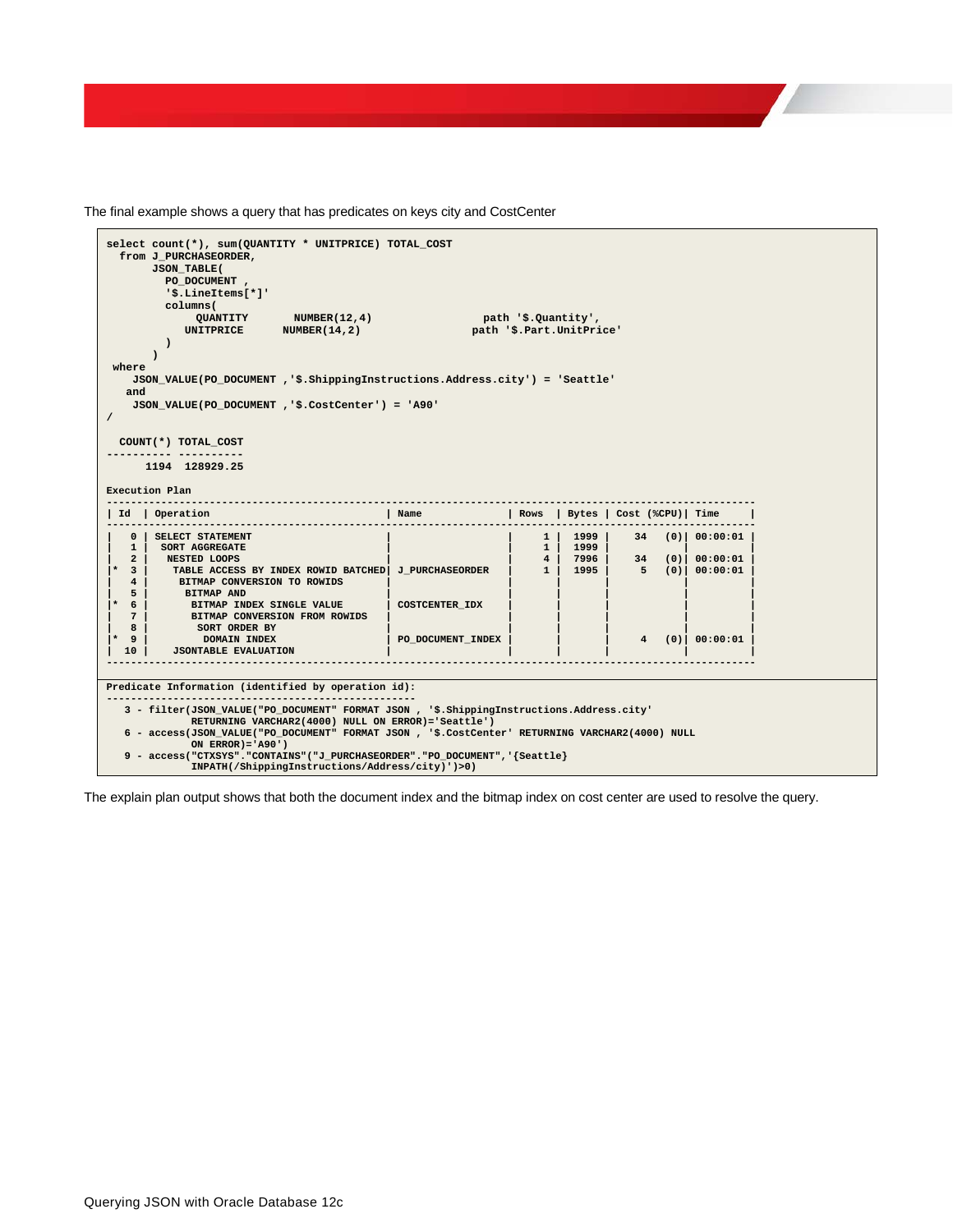# <span id="page-27-0"></span>**Conclusion**

Oracle Database 12c Release 2 provides an alternative to a NoSQL database for managing JSON documents. In addition to providing all the features of the typical NoSQL database, Oracle database delivers traditional relational database table stakes, including ACID transactions and security combined with SQL based analytics and reporting. This gives organizations the best of both worlds, the ease of use and flexibility today's application developers expects, combined with the all the power of SQL and the Oracle data management platform.